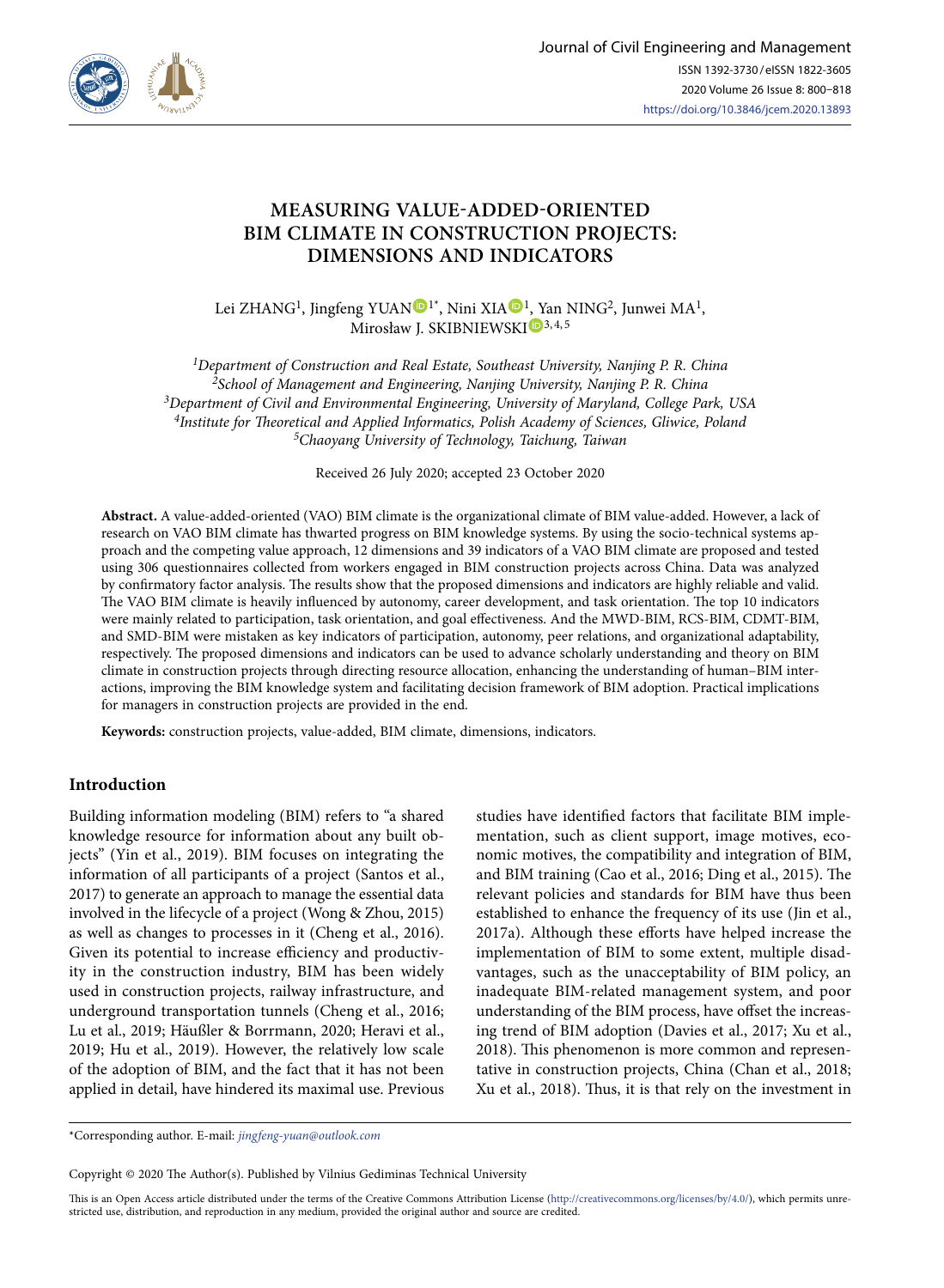BIM policies and technologies cannot fully achieve BIM adoption alone, some complementary methods must be explored to accelerate BIM adoption.

The BIM climate can reflect the perception of BIM management in a construction project, and influences the behavior of its users, where this in turn affects the promotion and implementation of BIM (Liu et al., 2019; Xu et al., 2018). Nevertheless, focusing on the BIM climate alone is not enough, and the values of BIM should be considered simultaneously (Liu et al., 2019). Perceptions of valueadded can motivate the adoption of BIM, and should be assessed to remove barriers to its implementation (Zheng et al., 2019). Therefore, value-added-oriented (VAO) BIM climate, which compensates for the weaknesses of the BIM climate and reveals the characteristics of BIM value, may be indispensable to the implementation of BIM. The VAO BIM climate shares perceptual attributes with BIM value-added, and is characterized by a limited number of dimensions (Jones et al., 1979). Previous studies have established the dimensions and indicators of different work climates, such as the ethical climate (Arnaud, 2010), the safety climate (Dahl & Olsen, 2013), the innovation climate (Liu & Chan, 2017), and the justice climate (Li & Cropanzano, 2009). However, little research has examined the VAO BIM climate. Although Xu et al. (2018) proposed dimensions (i.e. general perception, staff involvement, risk perception, etc.) of the BIM climate from the perspective of safety, these dimensions are limited in terms of measuring the VAO BIM climate. Moreover, despite the stated benefits of BIM, Xu et al. (2018) failed to articulate the important role of BIM in solving problems in construction project management.

To fill the above gap in research, this study explores the appropriate dimensions of the VAO BIM climate and establishes a list of indicators for measuring them. By establishing the dimensions and indicators, this study will contribute to developing managers' understanding of BIM, reasonably allocating resources to key areas of BIM management, and supporting development of decision framework for BIM adoption in construction projects. By using these dimensions and indicators in the context of construction projects, managers can assess BIM climate levels and find weak aspects that need to be strengthened, thereby advancing the implementation of BIM in construction projects.

### **1. Background**

#### **1.1. BIM climate in construction projects**

Organizational climate refers to "a set of shared perceptions regarding the policies, practices, and procedures that an organization rewards, supports, and expects" (Kuenzi & Schminke, 2009). Using the definition of safety climate (common perceptions regarding safety) as a reference (Shen et al., 2015), BIM climate refers to a set of shared perceptions of the policies, practices, and procedures relating to BIM that rewarded, supported, and expected by the organization of a construction project. Individuals' perceptions of BIM and their shared attitudes toward BIM build the BIM climate in project management areas (Xu et al., 2018). Inspired by the role of organizational climate proposed by Coda et al. (2015), BIM climate represents individual subjective perceptions and experiences regarding BIM, and treats the relevant policies, practices, and procedures as perceived contents. The BIM climate is considered to be a factor influencing information management and performance in construction projects. It has a direct effect on BIM adoption behaviors and supports the implementation of BIM in construction projects (Caniëls et al., 2019; Liu & Chan, 2017). This phenomenon will further influence information management and project performance through better information sharing and organizational collaboration (Mahalingam et al., 2015). The factors affecting the BIM climate can be summarized as either general or special factors. General factors influence the entire organizational climate, including the BIM climate. The hierarchical positions of people, communication, standards, sanctioning systems, management practices, and actions can impact the organizational climate through sense-making processes (Araten-Bergman, 2016; Beus et al., 2012; Kaya et al., 2010). Special factors are ones that pertain to the BIM climate. Xu et al. (2018) made an analogy between the BIM climate and the safety climate, and argued that regional differences, professions, experiences, and organizations can constitute individual BIM perceptions that form the BIM climate. In less BIMmature regions, the type and size of the organization are relevant factors in practice-based perceptions of BIM (Liu et al., 2019).

#### **1.2. Socio-technical systems approach**

The socio-technical systems (STS) approach is used to describe the outputs of a work system by considering human, social, organizational, and technical factors (Jin et al., 2019). It assumes that the outputs depend on two interrelated and interacting subsystems: the technical system and the social system (Swuste et al., 2020; Winby & Mohrman, 2018). The technical system, the outcomes of which are efficiency and competitive advantage, aims to transform resources into outputs (Bostrom & Heinen, 1977b; Melville et al., 2004). The social system the outcomes of which are the quality of work life, reflects ways in which individual tasks are accomplished and the extent of satisfaction drawn by individuals from them (Bostrom & Heinen, 1977b). Rather than optimizing a particular dimension, the STS approach focuses on optimizing the entire work system (Pasmore & Khalsa, 1993). It emphasizes the induced effects of technologies and bottom-up process-oriented views (Closs et al., 2008; Fairhurst et al., 1995; Swuste et al., 2020). As a socio-technical system, BIM comprises a technical system and a social system (Liu et al., 2017). BIM value-added, which consists of improving efficiency improvement, competitive advantage, and quality of work life, is produced by the interaction between these systems. On the one hand, BIM is a technical tool for improving project efficiency and competitive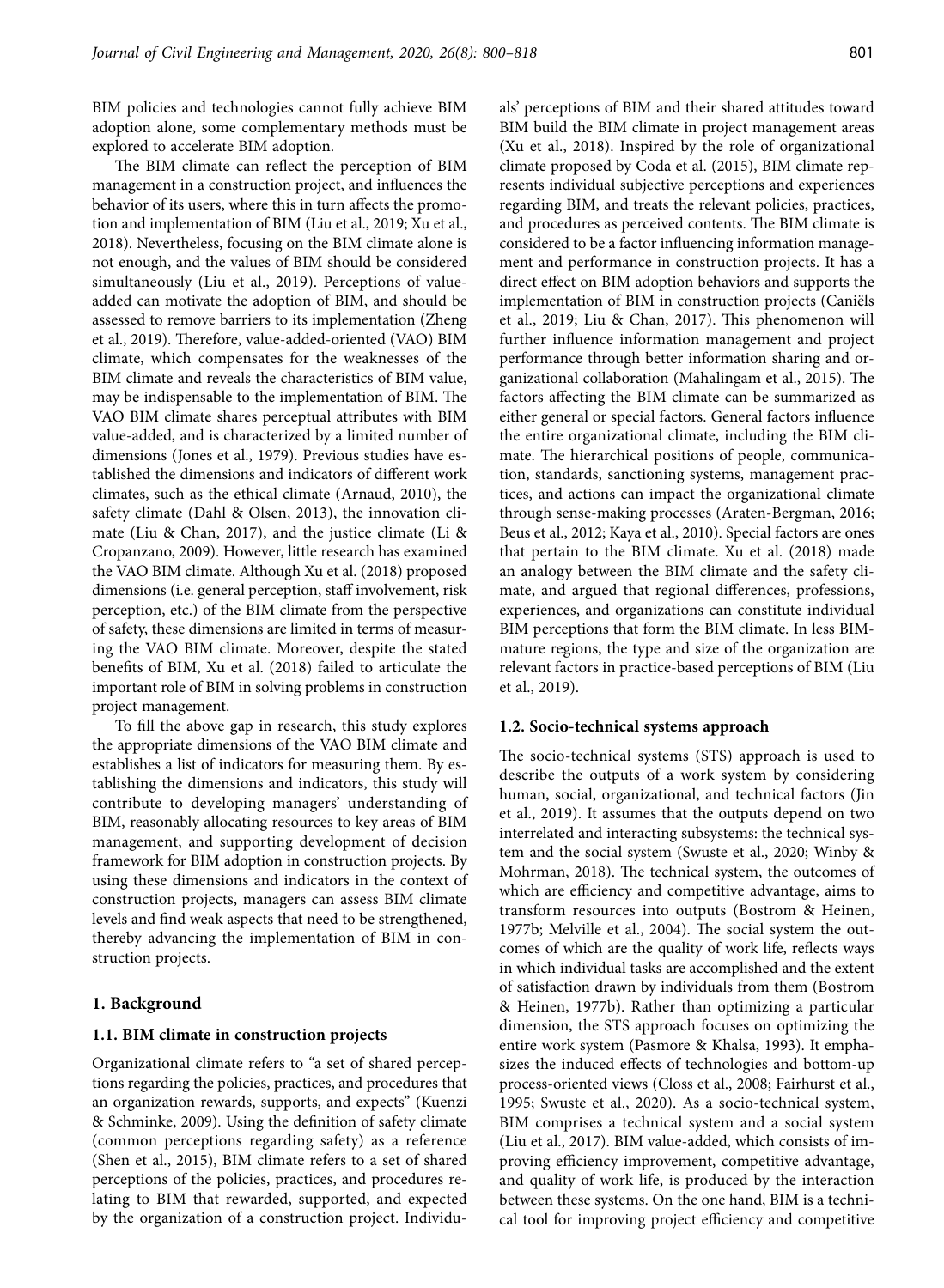advantages (Liu et al., 2017; Stewart & Mohamed, 2003). On the other hand, BIM acts as a social method to change the ways of working (Holmström et al., 2015; Liu et al., 2017; Stewart & Mohamed, 2003).

# **1.3. BIM value and value-added**

BIM value is defined as the impacts of BIM technology on the performance of a construction project in terms of impacts on efficiency, competitiveness, and quality of work life (Bostrom & Heinen, 1977a; Melville et al., 2004; Zheng et al., 2019). The impacts on efficiency mean that BIM can help realize the goals of the construction project related to cost, time, and scope (Serrador & Turner, 2015; Zheng et al., 2019). Competitive impacts indicate that BIM enables organizations to achieve and use resources of information more effectively in construction projects (March, 1991; Papadonikolaki, 2018; Sackey et al., 2015). Impacts of the quality of work life refer to the fact that BIM can lend more interesting, challenging, and responsible perceptions to workers in construction projects (Almuntaser et al., 2018; Bostrom & Heinen, 1977a). BIM value is the basis for judging the success of BIM implementation, and can guide best practices (Kim et al., 2017; Zheng et al., 2019). Previous studies have shown that organizational culture, communication, workers' skills, and the relevant policies and principles can facilitate the realization and optimization of the value of investment in BIM (Alreemy et al., 2016). Absorptive capacities can enhance organizations' understanding of operational logic, which promotes the identification of the practical value of BIM (Park et al., 2007). Jin et al. (2017b) have identified the interoperability of BIM software as the most important factor for achieving BIM value.

According to the BIM value, BIM value-added refers to the improvement in the performance of the construction project resulting from the use of high-levels of BIM technology in the relevant processes. An improvement in performance is measured in terms of improvements in efficiency, competitive advantage, and quality of work life (Bostrom & Heinen, 1977a; Melville et al., 2004; Saunders, 1999; Zheng et al., 2019). In line with STS, improvements in efficiency and competitive advantage are produced by the technical system, and that in the quality of work life is brought about by the social system (Bostrom & Heinen, 1977b; Neely et al., 2014; Uhrin et al., 2017). On the one hand, technical systems including BIM processes, BIM technology, and well-accomplished tasks can ensure the more accurate pursuit of the objectives of the construction project (Crane et al., 1999; Olawumi & Chan, 2018), develop real-time communication among participants (Lee et al., 2020; Liu et al., 2017; Wang et al., 2014), and help achieve the organizational goals of construction projects (Klein, 2007; Lee et al., 2020), respectively. On the other hand, a social system involving individual needs, the internal work system, external environment of the work system, and support systems helps satisfy workers' needs (Allen et al., 2003; Downey et al., 1975; Fee et al., 2017; Parasuraman et al., 1992; Park et al., 2008), enhances relations between workers (Methot et al., 2018), provides a stable environment (Sung et al., 2017), and relieves the litigation mentality of workers (Bies & Tyler, 1993), respectively. Thus, the characteristics of BIM value-added in construction projects can be represented from seven aspects: ensuring the more accurate pursuit of construction project objectives, developing real-time communication among participants, presenting organizational achievement, satisfying workers' needs, enhancing the relations between workers, providing a stable environment, and relieving the litigation mentality of workers.

# **2. Selecting dimensions of value-added-oriented BIM climate**

## **2.1. Overview of selecting VAO BIM climate dimensions**

An overview of selecting VAO BIM Climate dimensions is presented in Figure 1. These dimensions were gleaned from a review of the literature. The selecting process de-



Figure 1. Overview of selecting VAO BIM climate dimensions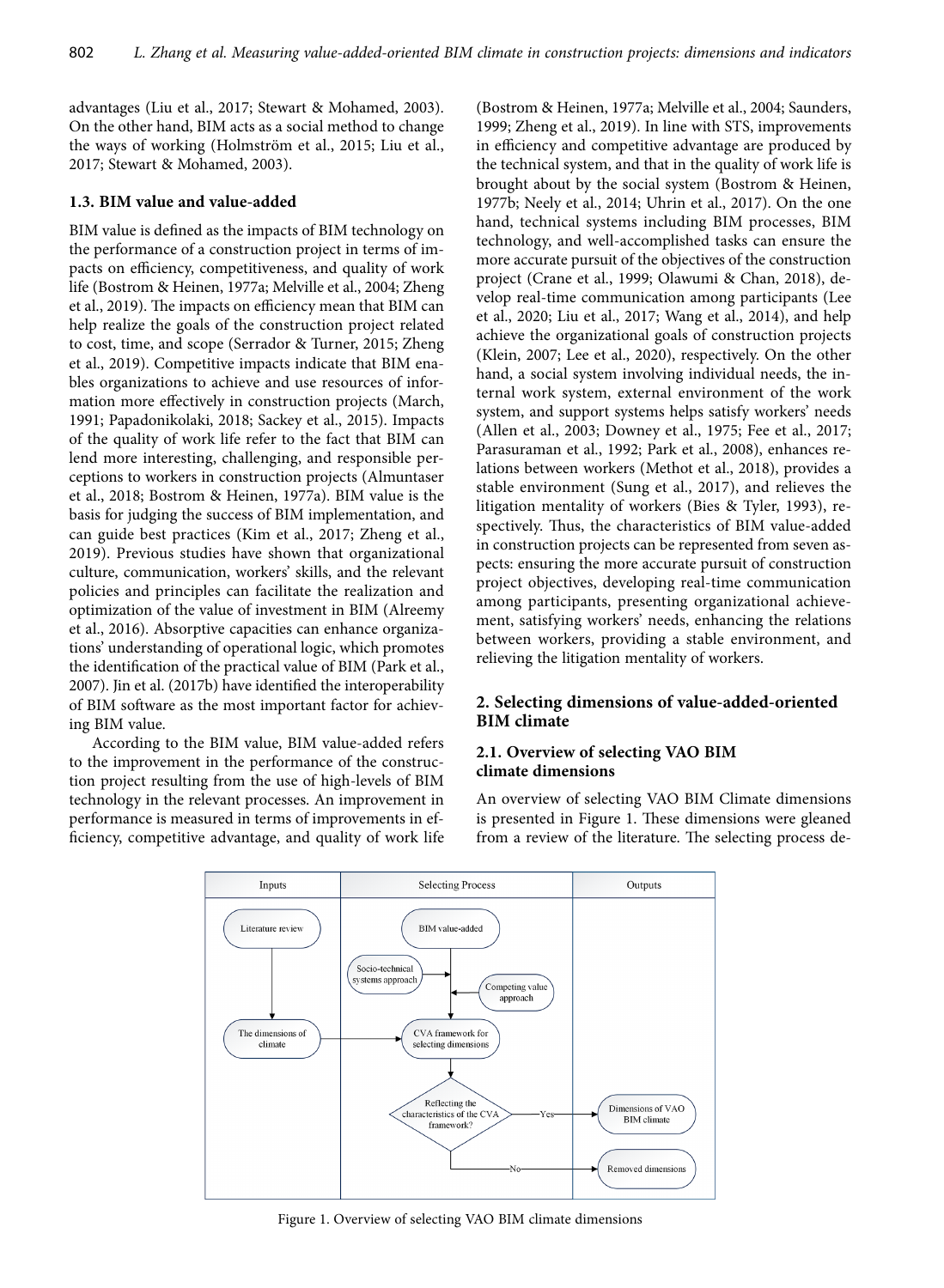pends on the competing value approach (CVA), which reflects the characteristics of BIM value-added. The process is detailed in the sections below. According to the characteristics of the CVA framework, two outputs involving dimensions of VAO BIM Climate and removed dimensions are produced by the selecting process.

### **2.2. The dimensions of climate**

Organizational climate, including the dimensions of global climate and facet-specific climate, can be described by a limited number of dimensions (Kuenzi & Schminke, 2009; Patterson et al., 2005). These dimensions can be divided into two categories: general and specific dimensions. General dimensions reflect the common characteristics of organizational climate (Kuenzi & Schminke, 2009). For example, Schulte et al. (2009) identified rewards, communication, employee relationships, and job adequacy as dimensions of organizational climate. Denison (1996) proposed 11 climate dimensions: structure, support, risk, identity, standards, centralization, innovation, peer relations, motivation to achieve, cohesion, and pressure. Van De Voorde et al. (2010) suggested five general dimensions: goal emphasis, means emphasis, reward orientation, task support, and socio-emotional support. Specific dimensions are related to particular organizational climates, such as those of safety, justice, innovation (Kuenzi & Schminke, 2009). For instance, Alruqi et al. (2018) reviewed the literature on the safety climate and suggested five safety dimensions associated with performance: management commitment to safety, supervisor safety role, safety rules and procedures, training, and individual responsibility for health and safety. Li et al. (2013a) explored three dimensions of the justice climate: distributive peer justice climate, procedural peer justice climate, interpersonal peer justice climate. Remneland-Wikhamn and Wikhamn (2011) used innovation and flexibility, outward focus, and reflexivity to measure open innovation climate.

### **2.3. Competing value approach framework for selecting dimensions**

The CVA framework for selecting dimensions is the core section supporting the selecting process (see Figure 1). Two requirements, following the CVA theoretical model and revealing the characteristics of BIM value-added, should be satisfied simultaneously in the framework. Two steps are correspondingly designed to establish the CVA framework. In step 1, the theoretical model of CVA is introduced, and in step 2, the characteristics of BIM valueadded are connected with it to build the CVA framework for selecting dimensions. A detailed description of the two steps is provided below.

The two best-known paradigms for identifying facetspecific climate dimensions are the organizational climate questionnaire (OCQ) and the competing value approach (CVA) (Patterson et al., 2005), where the latter is superior to the former in many respects. CVA presents wider managerial ideologies, encapsulates major approaches to

organizational values into a framework, is applied more widely in different organizations, aids inclusiveness, taps into core organizational values, and ensures that the selected dimensions are not duplicated (Patterson et al., 2005). CVA assumes that the dimensions of organizational climate are based primarily on individual perception (Van Vianen & Kmieciak, 1998). Three sets of competing values are suggested by CVA to help understand the dimensions of organizational climate (Quinn & Rohrbaugh, 1981). The first set is flexibility versus control, which focuses on organizational structure; the second set is internal versus external, which emphasizes individual well-being and development; the third set is means versus ends, which underlines important processes and final outcomes (Quinn & Rohrbaugh, 1983). The theoretical model of CVA has four quadrants: (i) the human relations model, (ii) the internal process model, (iii) the open system model, and (iv) the rational goal model (Sinha & McKim, 2000). These four models together provide a framework for sorting the dimensions of the organizational climate (Quinn & Rohrbaugh, 1983).

The first two sets of the CVA form a framework for selecting dimensions. Traditional CVA emphasizes the human relations model for the quadrant (internal flexibility), and its core characteristics are the workers' wellbeing, growth, and commitment (Patterson et al., 2005). BIM value-added for this quadrant should support satisfying the workers' needs in construction projects. Three means – reward policy, training, and empowerment – contribute to satisfying them, and result in human resource development (Khan & Ahmad, 2011). The internal focus in this quadrant is individual satisfaction, and the flexibility focus is the individual's different requirements. The internal control quadrant has been identified as the internal process model. Traditionally, the main goal of this quadrant is maintaining a sense of continuity and security in the individual (Quinn & Rohrbaugh, 1983). In the context of BIM value-added, the quadrant is used to enhance relations between workers in construction projects. Communication and cohesion can facilitate relationships among workers to maintain organizational stability in construction projects (Barrick et al., 2007; Quinn & Rohrbaugh, 1983). The internal focus in this quadrant is the individual's satisfaction with the inherent connections of workers, and the control focus is the sufficient coordination between them. The open system model (external flexibility) normally reflects organizational capabilities to adapt to the environment and seek resources therein (Patterson et al., 2005). Corresponding to BIM value-added, this quadrant emphasizes the development of real-time communication among participants and the provision of a stable environment. Through readiness and innovation, the characteristics can be supported by information management and organizational adaptability (Rafferty et al., 2013; Selçuk Çıdık et al., 2017; Sun & Jeyaraj, 2013). The external focus in this quadrant is the development of organizations that undertake construction projects, and the flexibility focus is the organizational openness to innovate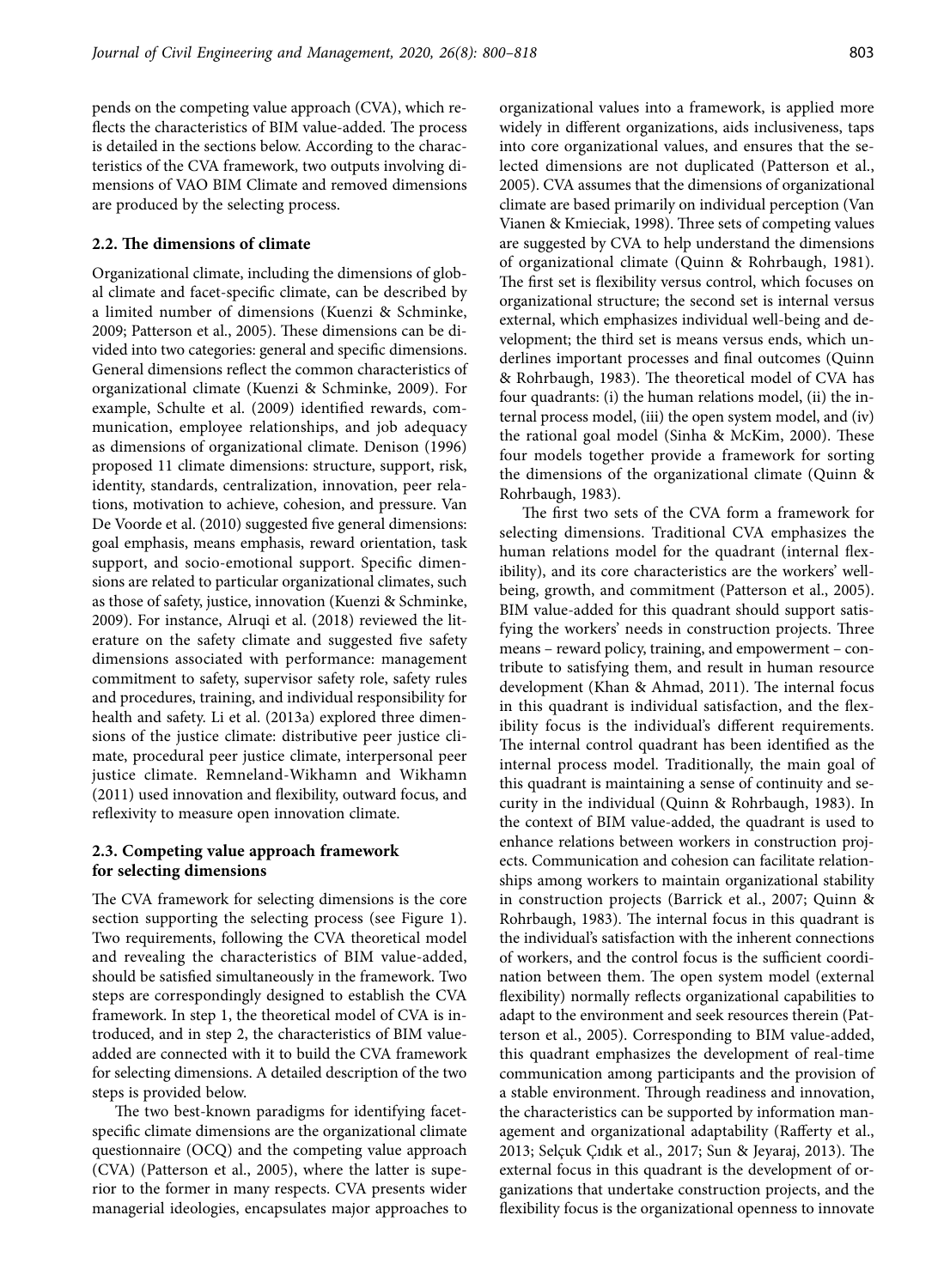and implement BIM technology. The rational goal model (external control) is the quadrant that stresses productivity and goal achievement (Fan & Shen, 2011). When attention is paid to BIM value-added, this quadrant is related to ensuring the more accurate pursuit of the objectives of the construction project, presenting organizational achievement, and relieving the litigation mentality of workers. Organizations can maintain these characteristics through designing (i.e., fair rules and procedures) and goal setting (Bies & Tyler, 1993; Ren et al., 2019; Won & Lee, 2016). The external focus in this quadrant reflects the development of construction project organizations, and the control focus reflects the achievement of construction project objectives. The CVA framework for selecting dimensions is shown in Figure 2.

### **2.4. Dimensions of value-added-oriented BIM climate**

Similar to the definition of BIM climate, VAO BIM climate refers to a set of shared perceptions regarding the policies, practices, and procedures relating to BIM valueadded that are rewarded, supported, and expected by an organization undertaking a construction project. The dimensions of VAO BIM climate are used to represent it. Corresponding to the four quadrants in Figure 2, the dimensions that can reflect their characteristics are selected from the constructed pool of climate dimensions and contextualized in line with BIM value-added in construction projects. The process whereby the dimensions are selected and contextualized is presented below.

In the human relations model, reward orientation, career development, participation, autonomy, and train focus are selected to reflect satisfaction of workers' needs in construction projects. Workers' needs in construction projects include fair pay (Dabke et al., 2008), opportunity for promotion (advancement opportunities and capacities



development) (Hu et al., 2012), participation in decision making (Downey et al., 1975; Li et al., 2013b), and workfamily balance (Ling & Loo, 2015). Reward orientation, career development, train focus, participation, and autonomy are general climate dimensions that describe the perceived adequate and fair pay practices (Van De Voorde et al., 2010), perceived advancement opportunities (West et al., 1998), perceived human capacities development (Schulte et al., 2009), perceived influence of workers over decisions (Patterson et al., 2005), and perceived reasonable life space (Patterson et al., 2005), respectively. These five dimensions, which are used to measure the satisfaction of workers' needs in some organizations (e.g., financial service firms, university departments, and manufacturing), are also applicable to construction projects. Meanwhile, BIM's implementation requires to satisfy workers' needs, which produces BIM value-added (Song et al., 2017). Organizations undertaking construction projects employ workers from different firms (e.g., construction company, designing institute) that are responsible for the satisfaction of their needs. Furthermore, BIM's implementation improves workers' requirements on satisfaction. For example, many construction projects are asked to adopted BIM, which means existing trainings (i.e. safety training, training for construction professionals) are insufficient to develop workers' BIM capabilities (Ding et al., 2015). Despite the limited budget for BIM training in a construction project, the firms employing a worker still provide opportunities for it to those assigned to the project (Farshchian et al., 2017; Tabassi et al., 2012).

In the internal process model, peer relations and focus on others are the dimensions used to represent the enhancement in relations between workers in construction projects. Relations between workers include relationships among themselves and those between managers and workers (Den Hartog et al., 2013; Eriksson, 2008). Peer relations is a general climate dimension that reflects perceived friendships at equivalent organizational levels (Joyce & Slocum Jr., 1984). Focus on others is a specific dimension that shows the collective moral climate (Arnaud, 2010). With the advantages of enhancing communication and sharing information, BIM changes relations between workers and reduces opportunistic behaviors in construction projects (Davies & Harty, 2013; Jin et al., 2018). The peer relations indicating relationship quality (e.g., trust and teamwork) among workers at equivalent organizational levels are enhanced by BIM (Jelodar et al., 2016). Focus on others promoted by BIM illustrates the opposite side of self-interested behavior (Arnaud, 2010; Zheng et al., 2017), representing managers' control of supervising power. It reflects the power structure between managers and workers and supports such relationships (Arnaud, 2010; Wisse et al., 2019).

In the open system model, organizational adaptability and equipment reflect the provision of a stable environment and development of real-time communication among participants, respectively. As a general climate Figure 2. CVA framework for selecting dimensions dimension, organizational adaptability reflects workers'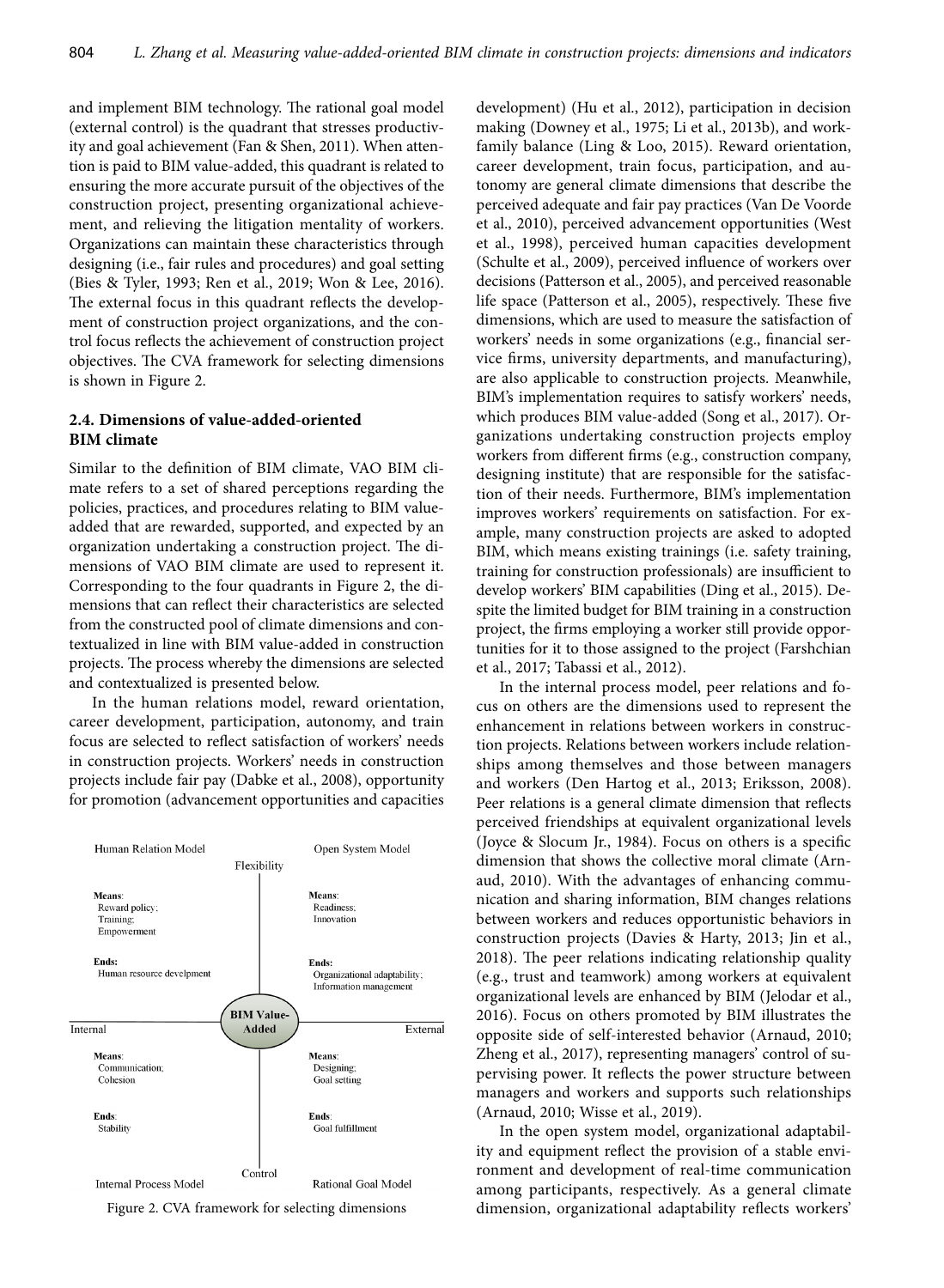perceived organizational capacity to adapt quickly to the environment (De Beuckelaer et al., 2007). Equipment reflect workers' perceptions of the appropriate technology to maintain an adequate supply of resources (Beus et al., 2019; Farghaly et al., 2018). Enhanced by BIM, organizational adaptability can promote flexibility under uncertainty, which support establishment of stable environment by managing risks of construction projects (Ganbat et al., 2020; Gil & Tether, 2011). Furthermore, BIM equipment enables activities or tasks to be visualized in real-time, which can realize BIM value-added through real-time communication (Ibem & Laryea, 2014; Davidson et al., 2020; Wang et al., 2013).

In the rational goal model, three general climate dimensions – task orientation, hierarchical influence, and goal effectiveness – are chosen to ensure the more accurate pursuit of the objectives of the construction project, thus relieving the litigation mentality of workers, and representing organizational achievement, respectively. Task orientation concerns the perceived monitoring of tasks in an organization (West et al., 1998). Hierarchical influence measures the perceived questioning of authority at different levels of the organizational hierarchy (Koys & DeCotiis, 1991; Payne & Mansfield, 1973). Goal effectiveness is used to assess the extent to which the goals have been achieved (Van De Voorde et al., 2010). These three dimensions are also applicable to construction projects. First, with the greater ability to deliver real-time information on activities (Matthews et al., 2015), BIM can support process control (namely task orientation) by inhibiting counter-goal activities of construction project objectives. Second, produced by perceived unfairness of organizational procedures (Bies & Tyler, 1993), litigation mentality can be relieved by hierarchical influence. With the advantages of allowing quick feedback (Sanguinetti et al., 2012), BIM can strengthen hierarchical influence and provide quicker feedback for unfair procedures by questioning authority. This can supervise the powers of managers, facilitate perceived fairness, enhance workers' trust in them, and contribute to relieving litigation mentality. Third, with the assistance of large database, goal effectiveness is enhanced by BIM and enables the assessment of organizational achievement more accurately in construction projects (Solla et al., 2019).

### **3. Methodology**

#### **3.1. Questionnaire design and survey**

A questionnaire survey is advantageous for (i) exploring the general views of a project's participants on variables and (ii) collecting massive data from a target group (Mohamed, 2002; Romm, 2013). Questionnaires are used widely in construction and management research (Hwang et al., 2018). Therefore, for this study, a questionnaire is an appropriate means of eliciting opinions on the dimensions and indicators of VAO BIM climate. A Chinese questionnaire was developed by the translation/back-translation method, and comprised two sections. The first related

to the background and the second aimed at investigating the dimensions and indicators. As recommended in the procedures of Shen et al. (2011), the adequacy and readability of the questionnaire were tested using a pilot study. Six experts, who have had more than five years of practical or academic experience of BIM management in construction projects, were involved in the pilot study to refine and finalize the questionnaire. In order to obtain desired information about VAO BIM climate, the purposive sample, namely construction projects adopting BIM, was chosen. The final questionnaire was distributed to the targeted staff in construction projects from January to February, 2020. A link to the final questionnaire online was sent directly by WeChat to project managers or owners of construction projects, who in turn sent it to their workers. The data were collected by soliciting responses from workers engaged in BIM in construction projects. These workers were asked to complete the questionnaire according to the realities of the construction projects on which they had been working or had just finished. Any worker who knew nothing about BIM was asked to quit the survey. In total, 445 questionnaires were distributed and 306 were returned. According to H. E. A. Tinsley and D. J. Tinsley (1987), samples above 300 show a good generalization. Due to settings of the online survey, all the returned questionnaires were complete without missing data. The sample covered a broad spectrum of location, project type, investment, headcount, major, age, education, job level, BIM experience, frequency to using BIM, and purpose of BIM (see Table 1).

# **3.2. Initial indicators of value-added-oriented BIM climate**

#### **3.2.1. Initial indicators in human relations model**

The dimensions of the VAO BIM climate in the human relations model are reward orientation, career development, participation, train focus, and autonomy. The indicators of reward orientation were designed to measure adequate and fair pay in BIM-related practices. Inspired by pay satisfaction (Van De Voorde et al., 2010) and praise (Rosenthal & Holmes, 2018), the indicators of reward orientation can be designed as satisfactory pay by focusing on BIM (SPF-BIM), and those of getting praise by focusing on BIM (PF-BIM). The measurement of career development was based on human resource management mentioning growth opportunities, experience management, and career mentoring (Crawshaw & Game, 2015; Hemmasi et al., 2010; Van Vianen et al., 2018). In the VAO BIM climate, the equivalents can be specified as advancement opportunities due to BIM (AO-BIM), better application experience through BIM (AE-BIM), and better implementation of career goals through BIM (ICG-BIM). In the literature on participation, the indicators used to reflect individuals' influence over decision making are voicing disagreement, sharing decision information, collecting opinions, and communicating with decision makers (Malik & Wilson, 1995; Patterson et al., 2005).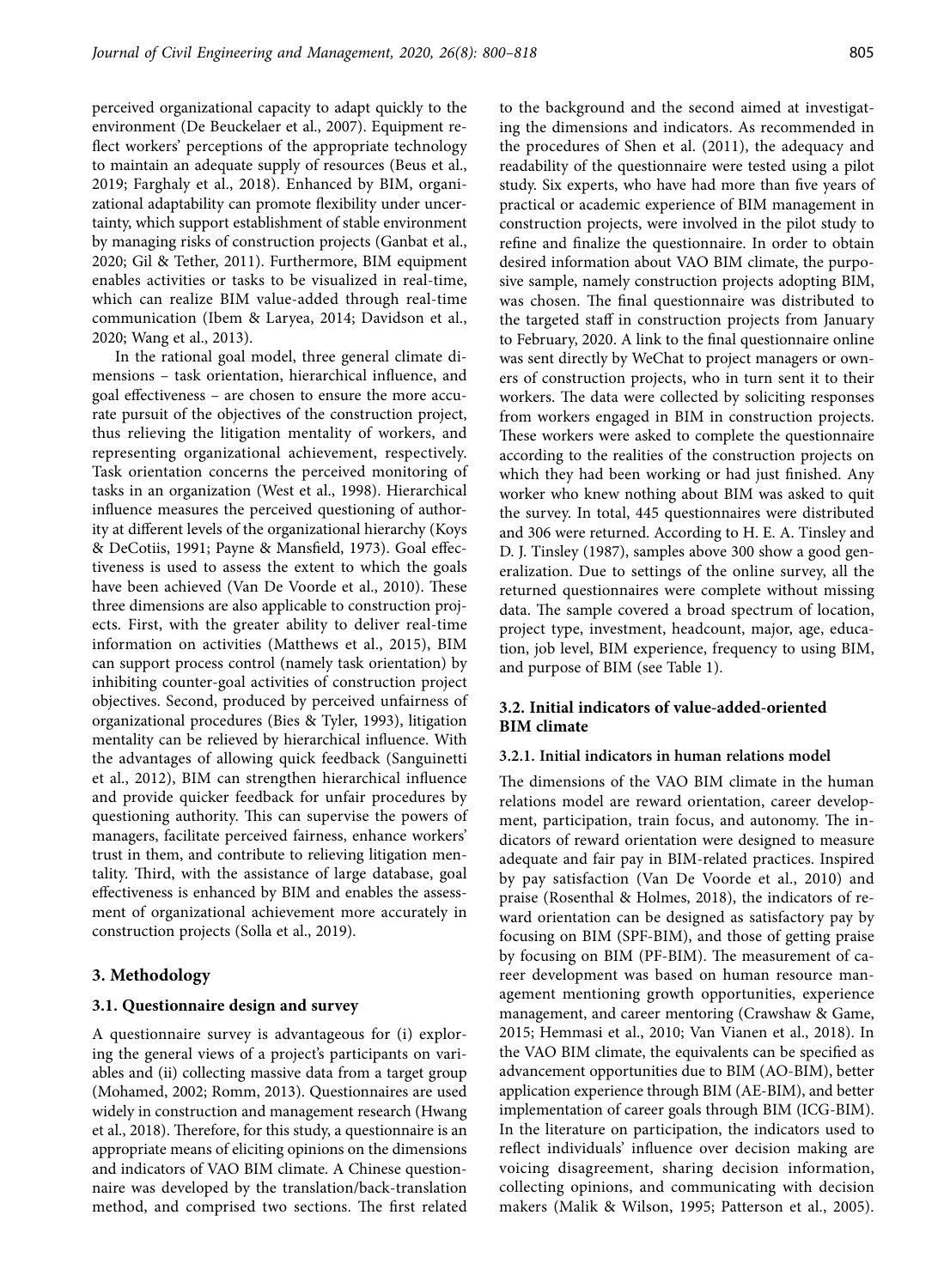|                                  | Measurement                       | N              | Percentage (%) |                  | Measurement                              | N   | Percentage (%) |
|----------------------------------|-----------------------------------|----------------|----------------|------------------|------------------------------------------|-----|----------------|
| Location                         | East China                        | 155            | 50.65          | Major            | Civil engineering                        | 146 | 47.71          |
|                                  | North China                       | 30             | 9.8            |                  | Electrical and mechanical<br>engineering | 46  | 15.03          |
|                                  | Central China                     | 17             | 5.56           |                  | Decoration engineering                   | 22  | 7.19           |
|                                  | Southern China                    | 21             | 6.86           |                  | Others                                   | 92  | 30.07          |
|                                  | Southwest China                   | 10             | 3.27           | Age              | $20 - 29$                                | 95  | 31.05          |
|                                  | Northwestern China<br>69<br>22.55 |                |                |                  | $30 - 39$                                | 126 | 41.18          |
|                                  | Northeastern China                | $\overline{4}$ | 1.31           |                  | $40 - 49$                                | 67  | 21.9           |
| Project                          | Building                          | 136            | 44.44          |                  | Above 50                                 | 18  | 5.88           |
| type                             | Tunnel and Bridge                 | 56             | 18.3           | Education        | Bachelor degree or less                  | 52  | 16.99          |
|                                  | Railway                           | 8              | 2.61           |                  | Undergraduate                            | 151 | 49.35          |
|                                  | Urban Rail Transit                | 15             | 4.9            |                  | Master                                   | 98  | 32.03          |
|                                  | Others                            | 91             | 29.74          |                  | Doctor                                   | 5   | 1.63           |
| Investment<br>(RMB)<br>Headcount | $\geq$ 1 billion                  | 85             | 27.78          | <b>Iob</b> level | Top managers                             | 15  | 4.9            |
|                                  | <1 billion                        | 221            | 72.22          |                  | Middle managers                          | 66  | 21.57          |
|                                  | Below 50                          | 152            | 49.67          |                  | First-line managers                      | 96  | 31.37          |
|                                  | $50 - 99$                         | 56             | 18.3           |                  | Staff                                    | 129 | 42.16          |
|                                  | $100 - 199$                       | 27             | 8.82           | <b>BIM</b>       | $\leq$ 1                                 | 186 | 60.78          |
|                                  | Above 200                         | 71             | 23.2           | experience       | $1 - 3$                                  | 68  | 22.22          |
| Purpose of                       | Design optimization               | 162            | 52.94          | (years)          | $3 - 5$                                  | 24  | 7.84           |
| <b>BIM</b>                       | Safety training                   | 86             | 28.1           |                  | > 5                                      | 28  | 9.15           |
|                                  | Cost management                   | 132            | 43.14          | Frequency        | Frequently                               | 58  | 18.95          |
|                                  | Document management               | 100            | 32.68          | to using<br>BIM  | Occasionally                             | 166 | 54.25          |
|                                  | Schedule optimization             | 113            | 36.93          |                  | Never                                    | 82  | 26.8           |
|                                  | Others                            | 109            | 35.62          |                  |                                          |     |                |

Table 1. Background information

In this study, these indicators can be localized as voicing disagreement through BIM (VDT-BIM), sharing decision information through BIM (IST-BIM), better collecting opinions through BIM (COT-BIM), and better communicating with decision makers through BIM (CDMT-BIM). Train focus emphasized quantities (such as adequate training and sufficient training time) and qualities (such as training depth and significance of training) (Kaya et al., 2010; Lim & Morris, 2006; Schulte et al., 2009). With the application of BIM to training, train focus can be measured by providing adequate BIM training (PA-BIM-T), allocating sufficient time for BIM training (AST-BIM-T), encourage in-depth BIM training (ED-BIM-T), and conducting helpful BIM training (CH-BIM-T). The development of new sets of indicators for autonomy should consider such elements as work activities, work procedures, ways of doing jobs, decisions involved in jobs, and information initiative (Durcikova et al., 2011; Janz, 1999; Lee & Chen, 2019; Llopis & Foss, 2016; Patterson et al., 2005). Therefore, this study transforms these elements into scheduling work activities with BIM (SWA-BIM), determining work procedures with BIM (DWP-BIM), seeking the best ways of jobs with BIM (SBW-BIM), making work-related decisions with BIM (MWD-BIM), and owning work-related information initiative with BIM (OWII-BIM).

#### **3.2.2. Initial indicators in internal process model**

The dimensions of VAO BIM climate in the internal process model were peer relations and focus on others. Originating from relationships in the workplace, and supported by friends and trust, peer relations are measured by indicators involving high-quality relationships (Kaewpan et al., 2017), support from colleagues (Reich & Benbasat, 1996; Yamasaki & Nishida, 2009), and trusting colleagues (Parker et al., 1995). When implementing BIM in construction projects, the aforementioned indicators are reflected by obtaining quality of relationships through BIM (OQR-BIM), receiving more colleagues' support through BIM (RCS-BIM), and increasing trust in colleagues (ITC-BIM). Considering the two important indicators of a focus on others, namely, sensing responsibility to society and being concerned about collective interests (Arnaud, 2010), sensing more social responsibilities by BIM (SSR-BIM) and paying more attention to collective interests (PACI-BIM) are proposed for the VAO BIM climate.

#### **3.2.3. Initial indicators in open system model**

The dimensions of the VAO BIM climate in the open system model were organizational adaptability and equipment. For organizational adaptability, the indicators should be used to measure organizational capability to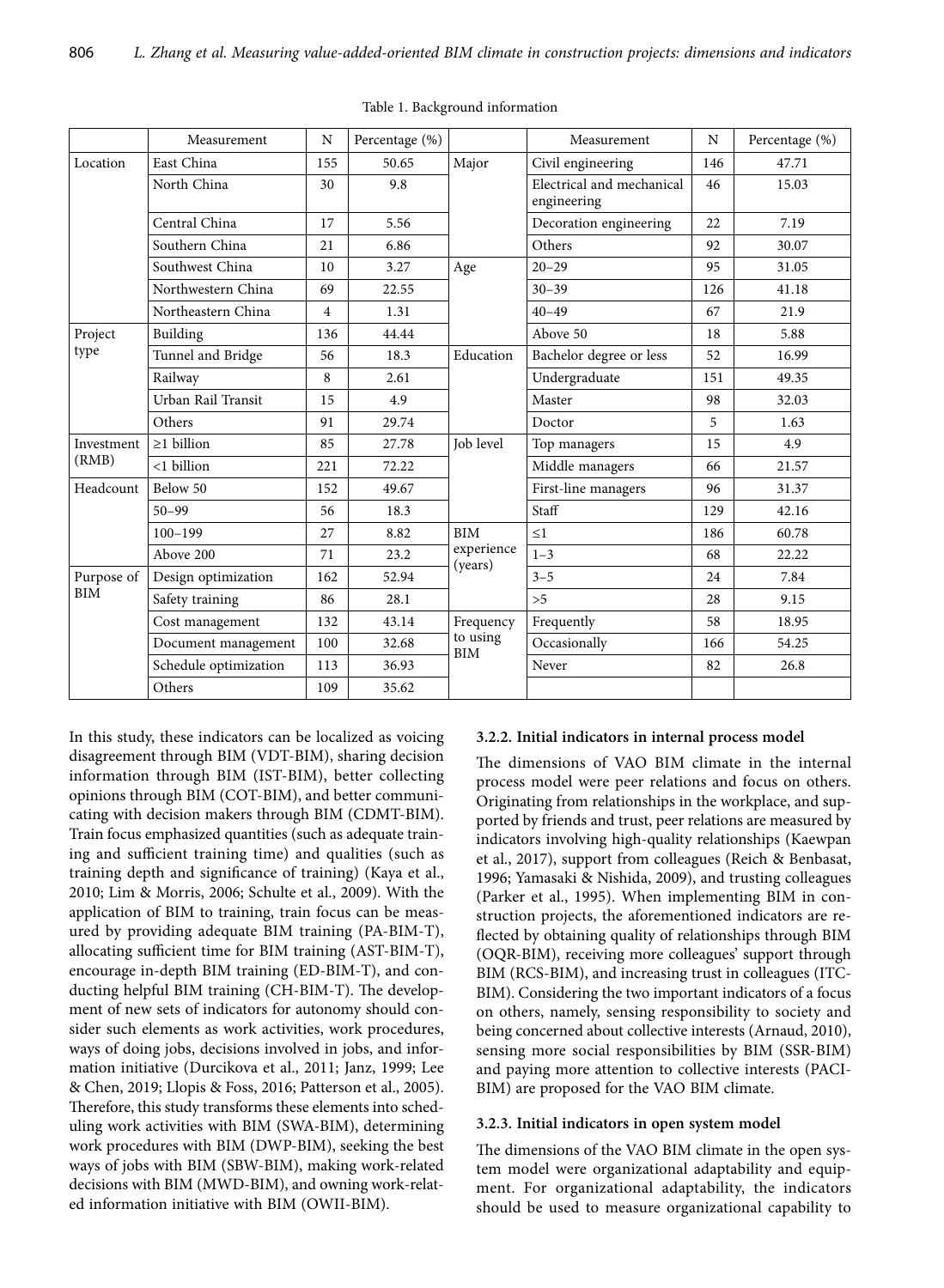respond to risks in the work environment (De Beuckelaer et al., 2007), develop simple processes (De Beuckelaer et al., 2007), and to juggle multiple demands (Green et al., 2016). In the VAO BIM climate, these indicators should cover the role of BIM. Therefore, three indicators were designed as a quicker response to environmental risks with BIM (QRER-BIM), simplifying process with BIM (SP-BIM), and satisfying multiple demands with BIM (SMD-BIM). In light the perspective of safety, indicators of equipment should cover sufficient quantity, availability, being free of faults, platform, and guidelines (Beus et al., 2019; Colley & Neal, 2012; Mosher et al., 2012). Therefore, the indicators that can measure equipment can be designed as follows: sufficient BIM equipment (SE-BIM), availability of BIM equipment (AOE-BIM), being free of faults (FF-BIM), supported by a BIM system (SS-BIM), and detailed BIM guidelines (DG-BIM).

#### **3.2.4. Initial indicators in rational goal model**

The dimensions of the VAO BIM climate in the rational goal model were task orientation, hierarchical influence, and goal effectiveness. Task orientation was measured using four items: department monitoring through BIM (DM-BIM), work innovation through BIM (WI-BIM), learning from each other through BIM (LEO-BIM), and understanding task criteria with BIM (UTC-BIM). From the perspectives of the department and the team, these items combined with BIM assess departmental monitoring (West et al., 1998), individual innovation (Hülsheger et al., 2009), building on each other's ideas (Kivimaki & Elovainio, 1999), and criteria for tasks (Kivimäki et al., 1997). Two items measuring hierarchical influence were documenting power and responsibility with BIM (DPR-BIM), and perceiving less authoritarian (PLA-BIM). These items measuring the extent of perceived authoritarianism and the records of authoritative positions were mined from safety compliance and business, respectively (Dahl & Olsen, 2013; Payne & Mansfield, 1973). Two items measuring the level of goal effectiveness were the better achievement of goals with BIM (BAG-BIM) and timely accomplishing tasks with BIM (TAT-BIM). Adapted from Van De Voorde et al. (2010) and Pearce and Sims Jr. (2002), these items enabled us to describe the extent to which goals were achieved and tasks were accomplished on time. The indicators of the VAO BIM climate are presented in Table 2, all of which were measured on a fivepoint Likert scale.

#### **3.3. Analytic strategy**

Two approaches are used to test the dimensions and indicators. First, the reliabilities of the 12 dimensions of the VAO BIM climate are validated using Cronbach's Alphas in the SPSS 23 software package. Second, the confirmatory factor analysis (CFA) in the AMOS 21 software is used to examine whether the proposed dimensions and indicators fit the empirical data.

As recommended in the context of scale development, CFA is a powerful tool for testing the stability of the structure of the factor and providing improved information for the given measures (Hinkin, 1995). Given the objective of this study, it was reasonable to use CFA, which is driven by the theoretical relationships between observed and unobserved variables (Yuan et al., 2018). Theoretical analysis was used to establish a priori model that comprised the observed variables, the unobserved variables, and theoretical correlations among the variables. Good fits between the theoretical correlations and the empirical correlations computed from empirical data would confirm the accuracies of the theoretical correlations and the usefulness of the priori model (Hemmelgarn et al., 1995). In this study, the observed variables are the indicators of VAO BIM climate and the unobserved variables are its dimensions. The corresponding relationships among the indicators, dimensions, and the VAO BIM climate constitute the theoretical correlations. Thus, the proposed indicators and dimensions can be verified by CFA.

#### **4. Results**

#### **4.1. Reliability testing**

The internal consistency of the data collected from the questionnaires was tested by reliability analysis. Cronbach's Alphas are the basis for judging internal consistency (Olanipekun et al., 2018). As recommended by Yuan et al. (2018), values of Cronbach's Alphas exceeding 0.9, between 0.9 and 0.7, between 0.7 and 0.6, between 0.6 and 0.5, and lower than 0.5 represent excellent, good, acceptable, poor, and unacceptable reliability, respectively. The values of Cronbach's Alphas for all the indicators is 0.990, and the values for reward orientation, career development, participation, train focus, autonomy, organizational adaptability, equipment, task orientation, hierarchical influence, and goal effectiveness are 0.863, 0.906, 0.946, 0.908, 0.959, 0.944, 0.935, 0.923, 0.943, 0.948, 0.925, and 0.930, respectively.

#### **4.2. Validity testing**

Discriminant and convergent validities aim to assess the extent to which the dimensions are uncorrelated and related, respectively (Lievens et al., 2006). In this study, discriminant validity helps identify whether it is appropriate to distinguish one, four, or 12 variables. Convergent validity describes the contribution of each dimension to the VAO BIM climate.

Discriminant validity can be examined using the CFA in AMOS 21. The results show that the 12-variable model fits to the data reasonably ( $\chi^2$  = 816.807, p < 0.001, Df = 459, CFI = 0.980, TLI = 0.968; SRMR = 0.029; RMSEA = 0.051) (Browne & Cudeck, 1992; Hu & Bentler, 1999), better than do the four-variable model established according to the four sections of the CVA framework ( $\chi^2$  = 1890.933,  $p < 0.001$ ,  $Df = 595$ ,  $CFI = 0.928$ ,  $TLI = 0.910$ ;  $SRMR =$ 0.041; RMSEA = 0.085); and the one-variable model, which collapses all of variables ( $\chi^2$  = 1377.493, p < 0.001, Df = 506, CFI = 0.952, TLI = 0.929; SRMR = 0.034; RMSEA = 0.075).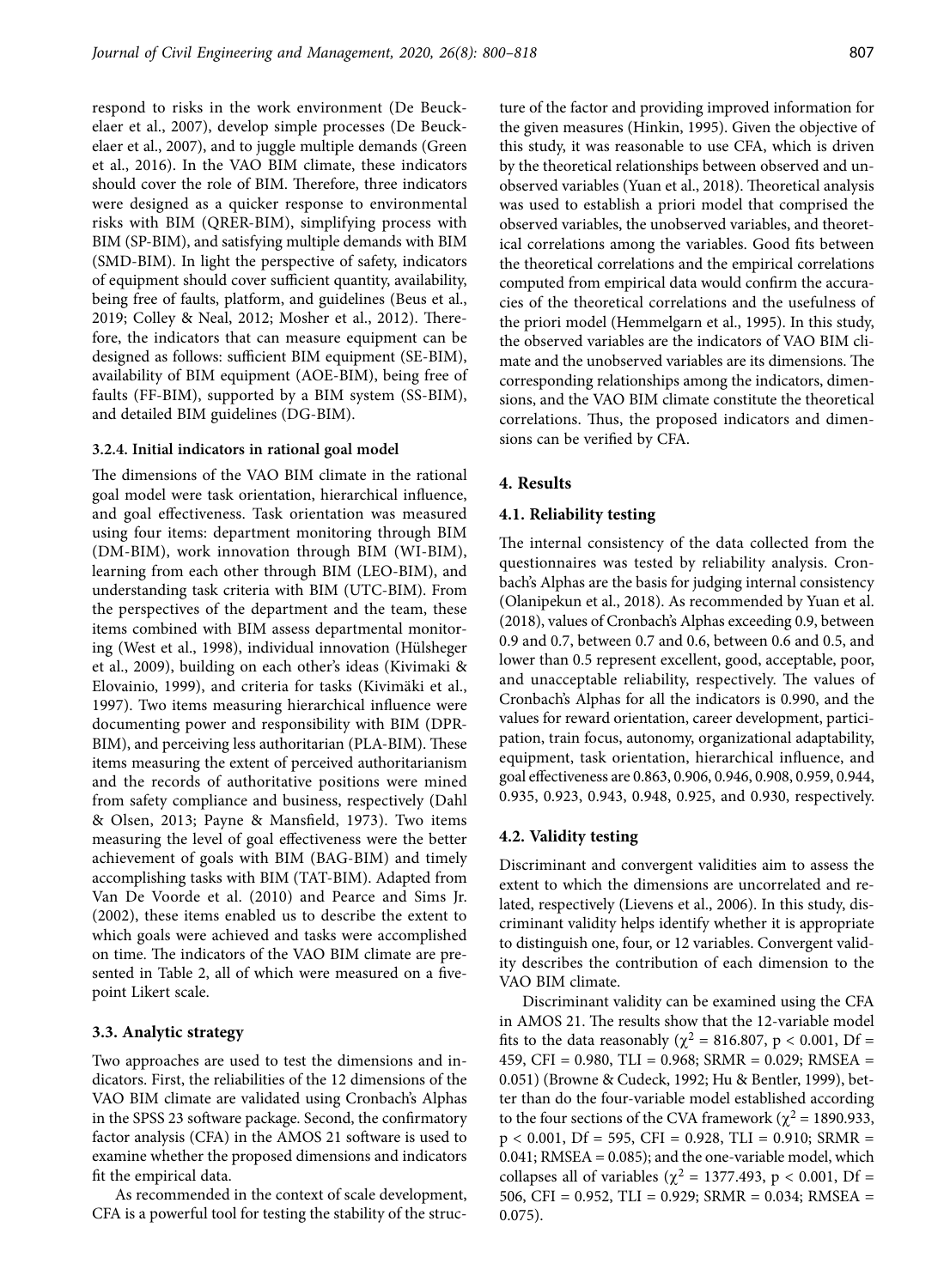| Sections                     | Dimensions                     | Indicators                                            | Abbr.          | References                                                   |
|------------------------------|--------------------------------|-------------------------------------------------------|----------------|--------------------------------------------------------------|
| Human<br>relations<br>model  | Reward<br>orientation          | Satisfactory pay by focusing on BIM                   | SPF-BIM        | Van De Voorde et al.<br>(2010)                               |
|                              |                                | Getting praise by focusing on BIM                     | PF-BIM         | Rosenthal and Holmes<br>(2018)                               |
|                              | Career<br>development          | Advancement opportunities due to BIM                  | AO-BIM         | Crawshaw and Game<br>(2015)                                  |
|                              |                                | Better application experience through BIM             | AE-BIM         | Hemmasi et al. (2010)                                        |
|                              |                                | Better implementation of career goals through BIM     | ICG-BIM        | Van Vianen et al. (2018)                                     |
|                              | Participation                  | Voicing disagreement through BIM                      | VDT-BIM        | Malik and Wilson (1995)                                      |
|                              |                                | Sharing decision information through BIM              | IST-BIM        | Patterson et al. (2005)                                      |
|                              |                                | Better collecting opinions through BIM                | COT-BIM        | Patterson et al. (2005)                                      |
|                              |                                | Better communicating with decision makers through BIM | CDMT-BIM       | Patterson et al. (2005)                                      |
|                              | Train focus                    | Providing adequate BIM training                       | PA-BIM-T       | Schulte et al. (2009)                                        |
|                              |                                | Allocating sufficient time for BIM training           | AST-BIM-T      | Kaya et al. (2010)                                           |
|                              |                                | Encourage in depth BIM training                       | ED-BIM-T       | Kaya et al. (2010)                                           |
|                              |                                | Conducting helpful BIM training                       | CH-BIM-T       | Lim and Morris (2006)                                        |
|                              | Autonomy                       | Scheduling work activities with BIM                   | SWA-BIM        | Durcikova et al. (2011)                                      |
|                              |                                | Determining work procedures with BIM                  | DWP-BIM        | Durcikova et al. (2011)                                      |
|                              |                                | Seeking the best ways of jobs with BIM                | SBW-BIM        | Lee and Chen (2019)                                          |
|                              |                                | Making work-related decisions with BIM                | MWD-BIM        | Patterson et al. (2005)                                      |
|                              |                                | Owning work-related information initiative with BIM   | OWII-BIM       | Janz (1999), Llopis and<br>Foss (2016)                       |
| Internal<br>process<br>model | Peer relations                 | Obtaining quality of relationships through BIM        | OQR-BIM        | Kaewpan et al. (2017)                                        |
|                              |                                | Receiving more colleagues' support through BIM        | RCS-BIM        | Reich and Benbasat<br>(1996), Yamasaki and<br>Nishida (2009) |
|                              |                                | Increasing trusts in colleagues                       | ITC-BIM        | Parker et al. (1995)                                         |
|                              | Focus on                       | Sensing more social responsibilities by BIM           | SSR-BIM        | Arnaud (2010)                                                |
|                              | Others                         | Paying more attention to collective interests         | PACI-BIM       | Arnaud (2010)                                                |
| Open<br>system<br>model      | Organizational<br>adaptability | Quicker response to environmental risks with BIM      | QRER-BIM       | De Beuckelaer et al.<br>(2007)                               |
|                              |                                | Simplifying process with BIM                          | SP-BIM         | De Beuckelaer et al.<br>(2007)                               |
|                              |                                | Satisfying multiple demands with BIM                  | SMD-BIM        | Green et al. (2016)                                          |
|                              | Equipment                      | Sufficient BIM equipment                              | SE-BIM         | Beus et al. (2019)                                           |
|                              |                                | Availability of BIM equipment                         | AOE-BIM        | Mosher et al. (2012)                                         |
|                              |                                | Free of faults                                        | FF-BIM         | Beus et al. (2019)                                           |
|                              |                                | Supported by a BIM system                             | SS-BIM         | Colley and Neal (2012)                                       |
|                              |                                | Detailed BIM guidelines                               | $DG-BIM$       | Colley and Neal (2012)                                       |
| Rational                     | Task                           | Department monitoring through BIM                     | $DM-BIM$       | West et al. (1998)                                           |
| goal<br>model                | orientation                    | Work innovation through BIM                           | WI-BIM         | Hülsheger et al. (2009)                                      |
|                              |                                | Learning from each other through BIM                  | LEO-BIM        | Kivimaki and Elovainio<br>(1999)                             |
|                              |                                | Understanding task criteria with BIM                  | UTC-BIM        | Kivimäki et al. (1997)                                       |
|                              | Hierarchical                   | Documenting power and responsibility with BIM         | DPR-BIM        | Dahl and Olsen (2013)                                        |
|                              | influence                      | Perceiving less authoritarian<br>PLA-BIM<br>(1973)    |                | Payne and Mansfield                                          |
|                              | Goal<br>effectiveness          | Better achievement of goals with BIM                  | <b>BAG-BIM</b> | Van De Voorde et al.<br>(2010)                               |
|                              |                                | Timely accomplishing task with BIM                    | TAT-BIM        | Pearce and Sims Jr. (2002)                                   |

Table 2. Indicators of value-added oriented BIM climate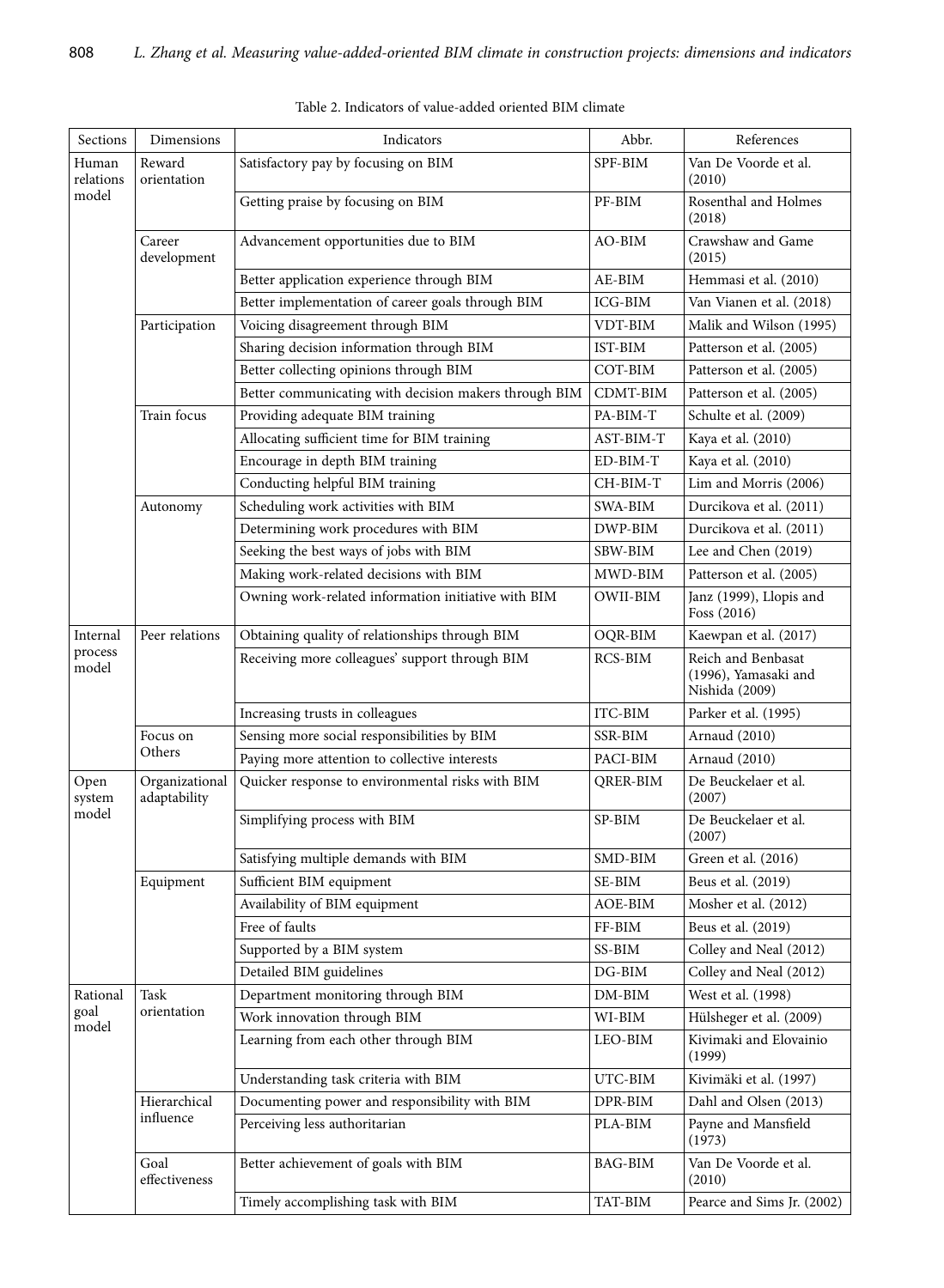The average variance extracted (AVE) was used to assess convergent validity, and not until the AVE exceeded the threshold value (0.50) was convergent validity satisfied (Garbarino & Johnson, 1999). The results indicated that the AVE for reward orientation, career development, participation, train focus, autonomy, peer relations, focus on others, organizational adaptability, equipment, task orientation, hierarchical influence, and goal effectiveness were 0.774, 0.763, 0.816, 0.697, 0.824, 0.846, 0.872, 0.837, 0.771, 0.818, 0.850, 0.872, respectively.

### **4.3. Ranking of value-added-oriented BIM climate indicators**

The indicators of VAO BIM climate were ranked according to their mean values, with a higher mean value indicating a higher rank (Yang et al., 2010). Tables 3 and 4 give the rankings of the indicators and rankings in different dimensions, respectively.

As listed in Table 3, the mean values of the 39 indicators exceed 3.00 and range from a maximum of 3.56 (CD-MT-BIM) to a minimum of 3.04 (AST-BIM-T). These indicate that all the indicators are critical for the VAO BIM climate. The 10 highest-ranked indicators are CDMT-BIM, CH-BIM-T, IST-BIM, BAG-BIM, LEO-BIM, COT-BIM, UTC-BIM, TAT-BIM, RCS-BIM, and WI-BIM. Note that seven of the top 10 indicators belong to participation, task orientation, and goal effectiveness, respectively. The least-important indicator is AST-BIM-T.

As mentioned in the subsection entitled "Initial indicators of value-added-oriented BIM climate", all indicators of the VAO BIM climate were assigned to one of the 12 dimensions. Table 4 gives the ranking in different dimensions.

Table 4 shows that the mean values for the indicators in different dimensions are greater than 3.00, indicating that these indicators are important to the VAO BIM climate dimensions. The following are some important findings: in reward orientation, PF-BIM is more important than SPF-BIM; in career development, AE-BIM and ICG-

BIM are equally important; in participation, CDMT-BIM is the core elements. The highest score of CH-BIM-T in train focus suggests the primary concerns of training. In autonomy, MWD-BIM plays the most important role to let individual perceive reasonable life spaces. RCS-BIM contributes more to peer relations than do the other indicators in this dimension. In focus on others, PACI-BIM is more important in providing a stable environment. SMD-BIM is a significant indicator to support individuals' perceptions of organizational capacity to quickly adapt to environment. AOE-BIM is ranked relative highly as an indicator in equipment. LEO-BIM, PLA-BIM, and BAG-BIM are emphasized most highly in task orientation, hierarchical influence, and goal effectiveness, respectively.

#### **4.4. Results of confirmatory factor analysis (CFA)**

As mentioned in the subsection entitled "Analytic strategy", CFA was performed in AMOS 21 to test the proposed dimensions and indicators of the VAO BIM climate. Furthermore, the relationships between the VAO BIM climate and the dimensions, and between the dimensions and indicators were examined. The results of CFA are shown in Figure 3.

The straight lines from VAO BIM climate to dimensions, and from dimensions to indicators indicate the respective relationships; the numbers on these straight lines represent the factor loadings of the relationships. The results of CFA show that high factor loadings are obtained in the relationships between VAO BIM climate (>0.899) and 12 dimensions, and between dimensions and indicators (>0.766). All the factor loadings are statistically significant at the 0.001 level. Furthermore, compared to the fitting indices (1 <=  $\chi^2$ /Df <= 5, 0.90 <= CFI, RMSEA <= 0.06), the established CFA framework fits the data reasonably ( $\chi^2$ /Df = 3.646, CFI = 0.906, RMSEA = 0.046) (Hu & Bentler, 1999; Yuan et al., 2018). Therefore, the proposed dimensions and indicators are reasonable, and can be used in the subsequent analyses.

| Indicators | Mean | Rank | Indicators      | Mean | Rank | Indicators     | Mean | Rank |
|------------|------|------|-----------------|------|------|----------------|------|------|
| SPF-BIM    | 3.16 | 37   | SWA-BIM         | 3.41 | 25   | SE-BIM         | 3.25 | 36   |
| PF-BIM     | 3.36 | 29   | DWP-BIM         | 3.37 | 28   | AOE-BIM        | 3.47 | 14   |
| AO-BIM     | 3.30 | 33   | <b>SBW-BIM</b>  | 3.42 | 21   | FF-BIM         | 3.26 | 35   |
| AE-BIM     | 3.48 | 11   | MWD-BIM         | 3.43 | 19   | SS-BIM         | 3.36 | 29   |
| ICG-BIM    | 3.48 | 11   | <b>OWII-BIM</b> | 3.42 | 21   | $DG-BIM$       | 3.28 | 34   |
| VDT-BIM    | 3.45 | 17   | OQR-BIM         | 3.42 | 21   | $DM-BIM$       | 3.32 | 32   |
| IST-BIM    | 3.52 | 3    | RCS-BIM         | 3.49 | 9    | WI-BIM         | 3.49 | 9    |
| COT-BIM    | 3.50 | 6    | ITC-BIM         | 3.44 | 18   | LEO-BIM        | 3.51 | 5    |
| CDMT-BIM   | 3.56 | 1    | <b>SSR-BIM</b>  | 3.46 | 16   | UTC-BIM        | 3.50 | 6    |
| PA-BIM-T   | 3.15 | 38   | PACI-BIM        | 3.48 | 11   | DPR-BIM        | 3.38 | 27   |
| AST-BIM-T  | 3.04 | 39   | <b>ORER-BIM</b> | 3.43 | 19   | PLA-BIM        | 3.41 | 25   |
| ED-BIM-T   | 3.33 | 31   | SP-BIM          | 3.42 | 21   | <b>BAG-BIM</b> | 3.52 | 3    |
| CH-BIM-T   | 3.53 | 2    | SMD-BIM         | 3.47 | 14   | TAT-BIM        | 3.50 | 6    |

Table 3. Ranking of the indicators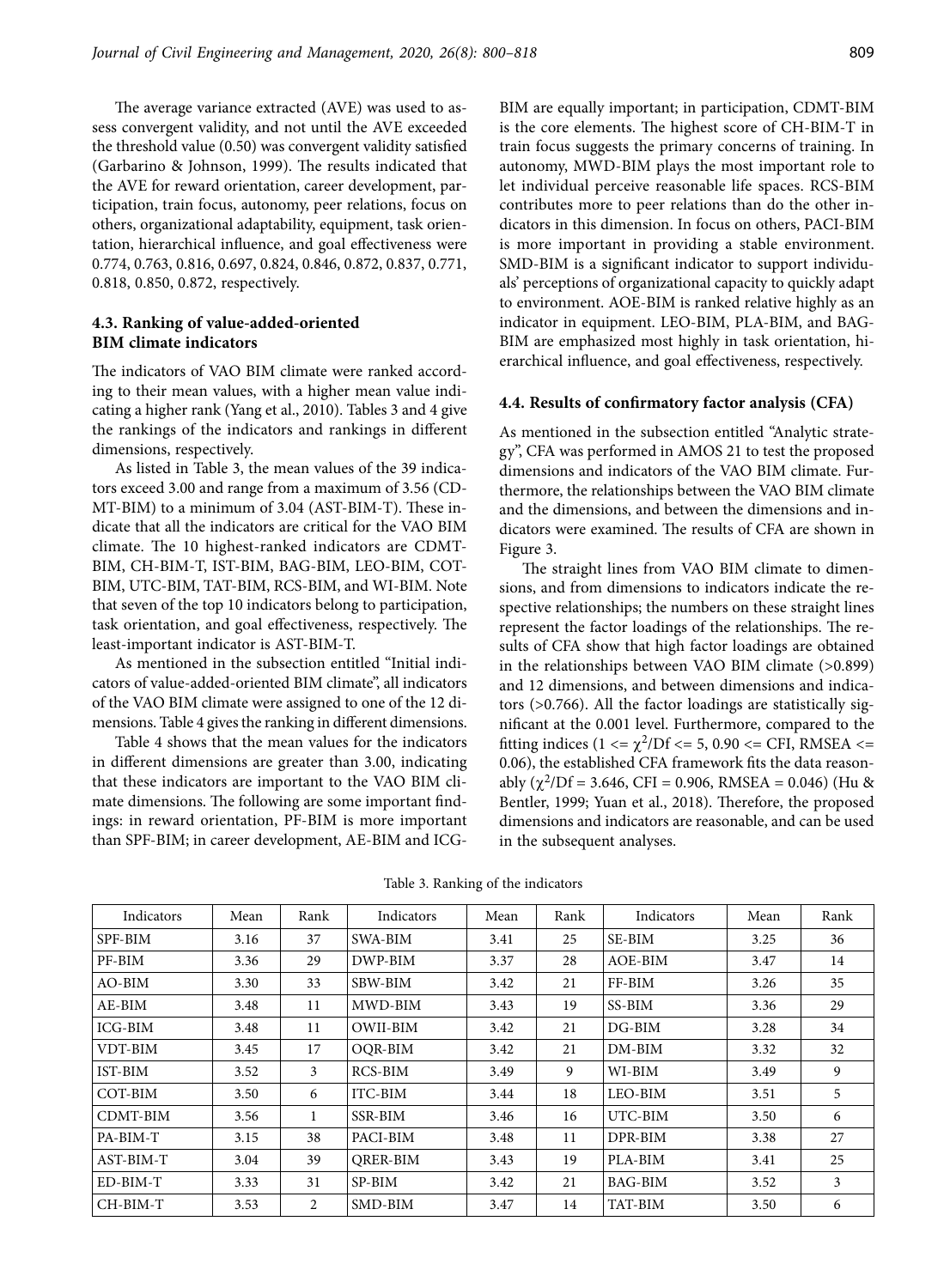| <b>Reward orientation</b> |                   |      | Career development      |                   |      | Participation          |                   |      | <b>Train focus</b>          |                   |      |
|---------------------------|-------------------|------|-------------------------|-------------------|------|------------------------|-------------------|------|-----------------------------|-------------------|------|
| Rank                      | Indicators        | Mean | Rank                    | Indicators        | Mean | Rank                   | <b>Indicators</b> | Mean | Rank                        | <b>Indicators</b> | Mean |
| $\overline{2}$            | SPF-BIM           | 3.16 | 3                       | AO-BIM            | 3.30 | $\overline{4}$         | VDT-BIM           | 3.45 | 3                           | PA-BIM-T          | 3.15 |
| $\mathbf{1}$              | PF-BIM            | 3.36 | $\mathbf{1}$            | AE-BIM            | 3.48 | 2                      | IST-BIM           | 3.52 | 4                           | AST-BIM-T         | 3.04 |
|                           |                   |      | $\mathbf{1}$            | <b>ICG-BIM</b>    | 3.48 | 3                      | COT-BIM           | 3.50 | 2                           | ED-BIM-T          | 3.33 |
|                           |                   |      |                         |                   |      | 1                      | CDMT-BIM          | 3.56 | 1                           | CH-BIM-T          | 3.53 |
| Autonomy                  |                   |      | Peer relations          |                   |      | Focus on others        |                   |      | Organizational adaptability |                   |      |
| Rank                      | <b>Indicators</b> | Mean | Rank                    | <b>Indicators</b> | Mean | Rank                   | Indicators        | Mean | Rank                        | <b>Indicators</b> | Mean |
| 4                         | <b>SWA-BIM</b>    | 3.41 | 3                       | OOR-BIM           | 3.42 | $\overline{2}$         | <b>SSR-BIM</b>    | 3.46 | 2                           | <b>ORER-BIM</b>   | 3.43 |
| 5                         | DWP-BIM           | 3.37 | $\mathbf{1}$            | RCS-BIM           | 3.49 | $\mathbf{1}$           | PACI-BIM          | 3.48 | 3                           | SP-BIM            | 3.42 |
| $\overline{2}$            | SBW-BIM           | 3.42 | $\overline{c}$          | ITC-BIM           | 3.44 |                        |                   |      | 1                           | SMD-BIM           | 3.47 |
| 1                         | MWD-BIM           | 3.43 |                         |                   |      |                        |                   |      |                             |                   |      |
| 2                         | OWII-BIM          | 3.42 |                         |                   |      |                        |                   |      |                             |                   |      |
| Equipment                 |                   |      | <b>Task orientation</b> |                   |      | Hierarchical influence |                   |      | <b>Goal effectiveness</b>   |                   |      |
| Rank                      | <b>Indicators</b> | Mean | Rank                    | Indicators        | Mean | Rank                   | <b>Indicators</b> | Mean | Rank                        | Indicators        | Mean |
| 5                         | SE-BIM            | 3.25 | $\overline{4}$          | $DM-BIM$          | 3.32 | $\overline{2}$         | DPR-BIM           | 3.38 | 1                           | <b>BAG-BIM</b>    | 3.52 |
| 1                         | AOE-BIM           | 3.47 | 3                       | WI-BIM            | 3.49 | $\mathbf{1}$           | PLA-BIM           | 3.41 | $\overline{c}$              | TAT-BIM           | 3.50 |
| 4                         | FF-BIM            | 3.26 | $\mathbf{1}$            | LEO-BIM           | 3.51 |                        |                   |      |                             |                   |      |
| $\overline{2}$            | SS-BIM            | 3.36 | $\overline{c}$          | UTC-BIM           | 3.50 |                        |                   |      |                             |                   |      |
| 3                         | $DG-BIM$          | 3.28 |                         |                   |      |                        |                   |      |                             |                   |      |

Table 4. Ranking in different dimensions



Figure 3. Results of CFA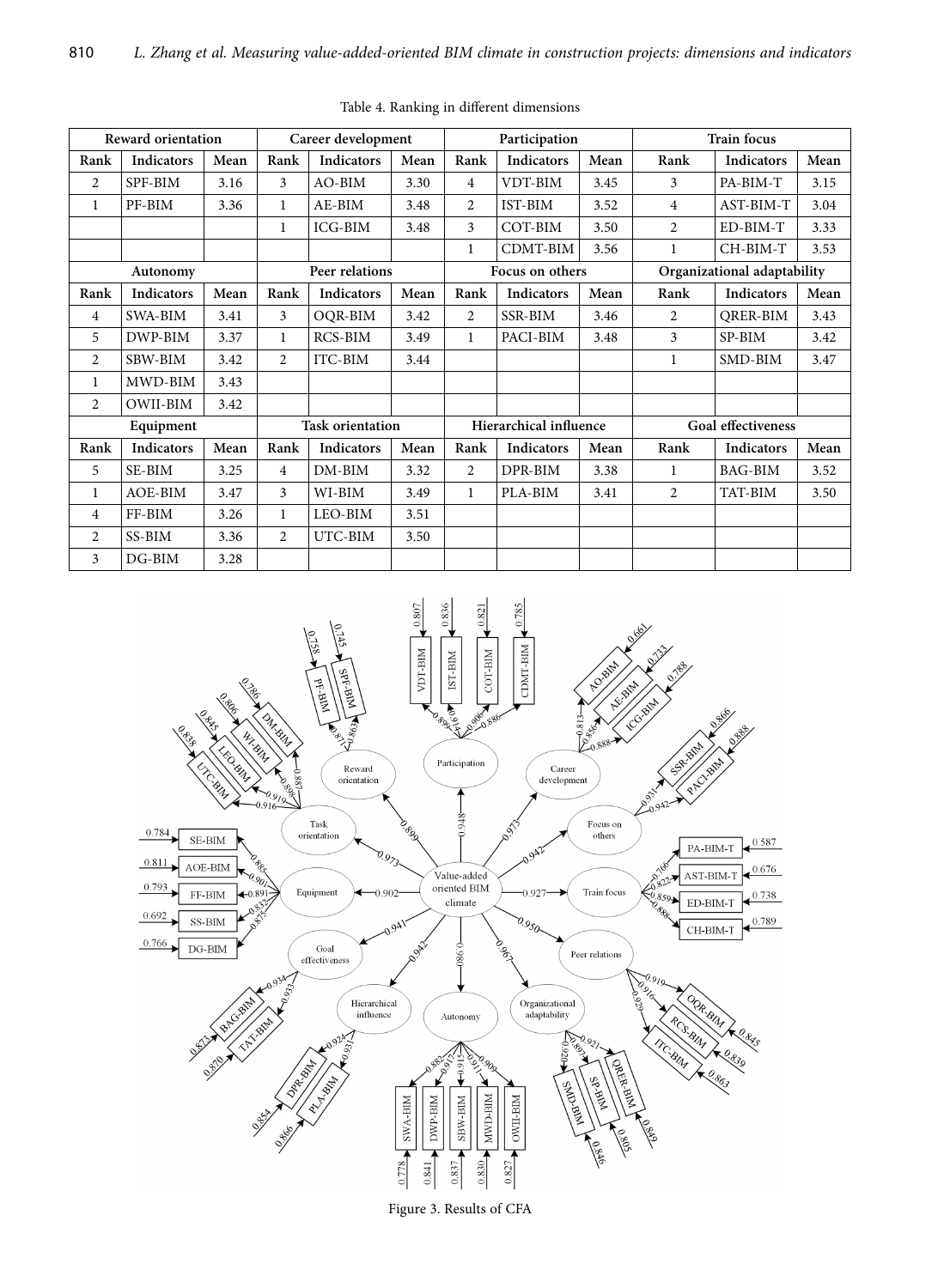### **5. Discussion**

### **5.1. Dimensions of value-added-oriented BIM climate**

This study selects and validates the dimensions of the VAO BIM climate in the context of construction projects. The dimensions of reward orientation, career development, participation, train focus, autonomy, peer relations, focus on others, organizational adaptability, equipment, task orientation, hierarchical influence, and goal effectiveness are found to be both reliable and valid. Different from the perceived benefits, challenges, and risks in the BIM climate in Shanghai and Wenzhou, as proposed by Xu et al. (2018), this study focuses on value-added in construction projects and extends the BIM climate to a nationwide perspective. Rather than emphasizing communication and cooperation in large-scale projects (Hannevik et al., 2014), the VAO BIM climate pays more attention to autonomy, career development, and task orientation. The finding explores the core dimensions of the understanding of human-BIM interactions and drives organizations undertaking construction project to implement BIM. The finding indicates that the significance of BIM in reflecting value-added embodies a reasonable life space, advancement opportunities, and organizational willingness engaged in the monitoring process. Moreover, distinguishing from the important role played by fair reward in politics (Parker et al., 1995), reward orientation received relatively little attention in the VAO BIM climate. This finding further operationalizes reward orientation in the context of BIM-enabled construction projects, enriches the understanding of the fairness of reward brought by BIM, and demonstrates the role of reward orientation in predicting the VAO BIM climate.

#### **5.2. Indicators of value-added-oriented BIM climate**

To measure the dimensions of the VAO BIM climate, the corresponding indicators were designed and tested in construction projects. The results show that the 39 indicators present a good fit for reliability and validity requirements. Compared with organizational climate indicators proposed in some industries (González-Romá et al., 2009; Patterson et al., 2005), these results provide a comprehensive list of indicators for measuring the VAO BIM climate in the construction industry. Table 3 shows that the top 10 indicators belong mainly to three dimensions: participation, task orientation, and goal effectiveness. The finding operationalizes BIM value in joint participation, task performance, and improvement in project outcomes (Wu & Issa, 2015; Wu et al., 2018; Zhang et al., 2017). The importance of workers' involvement in decision making to establish an organizational climate as proposed by Kwon et al. (2016) is elaborated empirically in the context of construction projects by the highest rank of better communicating with decision makers through BIM (CDMT-BIM). By contrast, the lowest rank of AST-BIM-T indicates that the critical role of allocating sufficient time for BIM training is yet to

be realized clearly, which offers a specific context in which to understand the extensive training proposed by Kaya et al. (2010). Additionally, the factor loadings in Figure 3 describe the core indicators in each dimension. Nevertheless, comparing Table 4 with Figure 3, the ranking in different dimensions cannot support the understanding of these core indicators. For instance, the highest scores in participation, autonomy, peer relations, and organizational adaptability are MWD-BIM, RCS-BIM, CDMT-BIM, and SMD-BIM, respectively, but these factor loadings are not the highest in these dimensions. Thus, misunderstandings persist regarding the core indicators, which may result in resources being allocated in the inappropriate directions. Distinct from the study by Xu et al. (2018), the misunderstandings found here represent the cognitive biases in BIM-enabled construction projects.

#### **5.3. Theoretical implication**

The dimensions and indicators of VAO BIM climate make several contributions to the BIM climate literature. First, the dimensions and indicators can contribute to resource allocation in construction project management. According to Grabowski et al. (2016), absent reasonable data brings difficulties to resource allocation. In this study, the data challenge supporting resource allocation for BIM valueadded is addressed by the indicators list. The dimensions and indicators assessing the VAO BIM climate can help collect appropriate data that reflects BIM value-added in construction projects. Then, the data is used to establish resource allocation models that support assigning resources to tasks and creating VAO BIM climate in construction projects. Second, the dimensions and indicators provide a framework for participants of construction projects to shape the salience and meaning of BIM. Poirier et al. (2017) developed five cognitive determinants to understand BIM-enabled collaboration which produces BIM value in construction projects. In this study, these cognitive determinants are enriched with regard to individual perceived BIM value-added. This finding can improve individuals' cognition on BIM and treat BIM as a way to realize value-added rather than an information tool alone. Third, the dimensions and indicators help enhance the understanding of human–BIM interactions in construction projects. The difficulty that participants access BIM determines the interaction frequency with BIM (Mehrbod et al., 2019). In this study, the difficulty is reduced by increasing multiple channels to connect with BIM. For example, train focus, autonomy, and participation provide more clues to apply BIM, which can create more opportunities for individuals to interact with BIM and to understand human–BIM interactions. Fourth, the dimensions and indicators are critical to building cumulative knowledge in BIM-enabled construction projects. As reported by MacKenzie et al. (2011), the failure to define adequate constructs and indictors can result in incomplete knowledge absorption. In this study, the verified dimen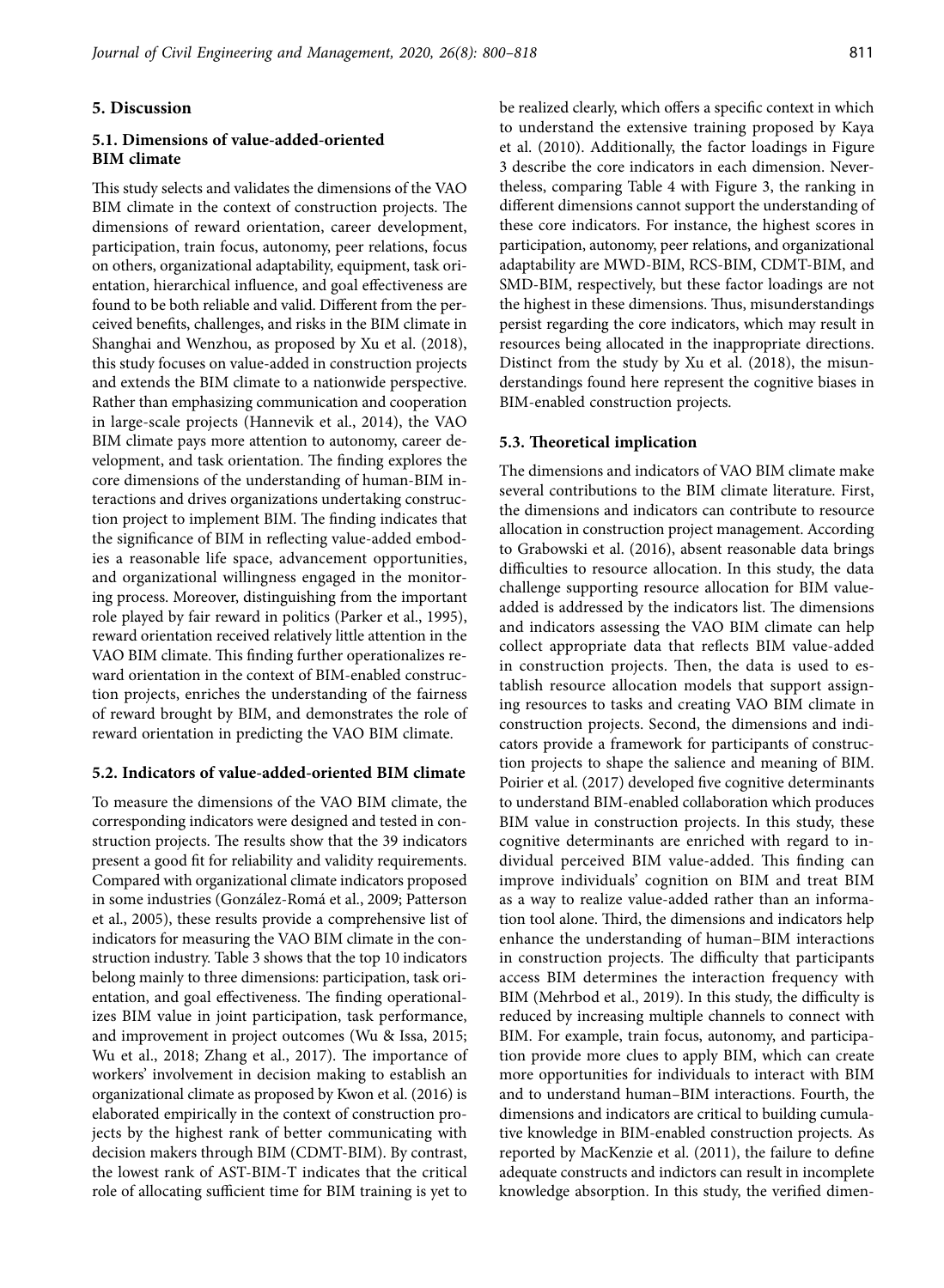sions and indicators can support to identify and capture knowledge about BIM value-added in construction projects. Fifth, the dimensions and indicators empirically test the importance of the non-technical perspective in BIM adoption decision framework. Gu and London (2010) proposed that the focus of the decision framework incline to technical requirement cannot fully support BIM adoption, and the non-technical perspective has to be concerned early. In this study, the non-technical perspective in decision framework of BIM adoption is realized by individual perception of BIM value-added.

### **5.4. Practical implication**

The dimensions and indicators of VAO BIM climate can also provide some suggestions for managers in construction projects. First, project managers can apply the indicator list VAO BIM climate as a diagnostic tool to assess VAO BIM climate and to find weakness of the climate, which can support the enhancement of the climate. For example, practical measures may include establishing BIM incentive policies, participatory decision-making policies, early-stage communication policies and experiential train policies to create or maintain VAO BIM climate in construction projects. Second, the three core dimensions including autonomy, career development, and task orientation can be treated as the breakthrough to strengthen workers' perception of BIM value-added. Managers in BIM-enable construction projects can identify unfixed interdepend tasks, and empower workers making their own plans or schedules, determining their working hours and workplaces, etc. Meanwhile, some measures, such as setting BIM positions, designing BIM promotion assessment indicators, and so forth, can provide recommendations for project managers to create more advancement opportunities. In order to enhance organizational willingness engaged in the monitoring process, it is necessary for project managers to advance BIM platform. This advancement aims to improve accuracy of process monitor and optimize the ways organizations access to process monitor. Depending on Big Data, Artificial Intelligence, and BIM visualization, a real-time monitor subsystem including process data collection, process analysis, and process outcomes display can be developed to support passive process monitor. Third, the top 10 indicators hold practical implications for managers by showing workers' interests on BIM application. For example, practical measures may include establishing cross-hierarchy communication methods and optional course database to lessen workers' resistance to BIM. Fourth, the four misunderstood indicators show the place where correcting strategies act, which can help integrate BIM with existing process of construction projects management. Strategies, such as replacing repeated tasks, optimizing the logic of tasks, and developing risk-alert subsystem, can be proposed to enhance BIM application in existing process.

### **Conclusions and limitations**

This study explored the dimensions and indicator list of the VAO BIM climate in construction projects. The proposed dimensions and indicators were found to both good reliable and valid, with autonomy, career development, and task orientation affecting the VAO BIM climate most significantly, and reward orientation playing a relatively weak role. The top 10 indicators were CDMT-BIM, CH-BIM-T, IST-BIM, BAG-BIM, LEO-BIM, COT-BIM, UTC-BIM, TAT-BIM, RCS-BIM, and WI-BIM, with AST-BIM-T yielding the lowest mean value of 39 indicators. In addition, this study showed that workers paid attention to the indicators that they should not have. Due to the BIM movement which encourages to establish various BIM policies and develop different BIM technologies in China (Xu et al., 2018), more common and representative challenges emerge in the management of BIM. Thus, the contribution of these results has implications worldwide, not only in one country. Specifically, these findings provide a useful tool for managers to evaluate the VAO BIM climate in a construction project, and also (i) help managers identify weaknesses in the establishment and maintenance of the VAO BIM climate, (ii) make workers recognize the value-added of BIM, (iii) enhance workers' acceptance of BIM, and (iv) support the integration of BIM in current process of construction project management. More importantly, the theoretically established and empirically demonstrated dimensions and indicator list can (i) guide reasonable resource allocation in construction project management, (ii) help shape the salience and meaning of BIM for participants of construction projects, (iii) facilitate the understanding of human–BIM interactions in construction projects, (iv) contribute to the BIM knowledge system, and (v) improve decision framework of BIM adoption in construction projects.

Despite its contributions, this study has some limitations. First, because BIM practice began in most firms only toward the end of 2014, BIM practice in construction projects remains in its exploratory stage. Thus, few workers had more than two years of BIM experience, and more research is needed to confirm the findings of this study. Second, although this study provided some useful findings, the relationships among the dimensions of the VAO BIM climate were not analyzed, and more work is required to expand beyond this region. Third, due to the purpose of this study, this study focused on clarification of the dimensions and indicator list of the VAO BIM climate, and little attention was given to the relationship between VAO BIM climate and construction project performance. Thus, more delicate research designs should be conducted to explore the relationship. In addition, this study analyzed the relationship between BIM climate and construction project performance qualitatively. However, the relationship should be validated quantitatively through future research.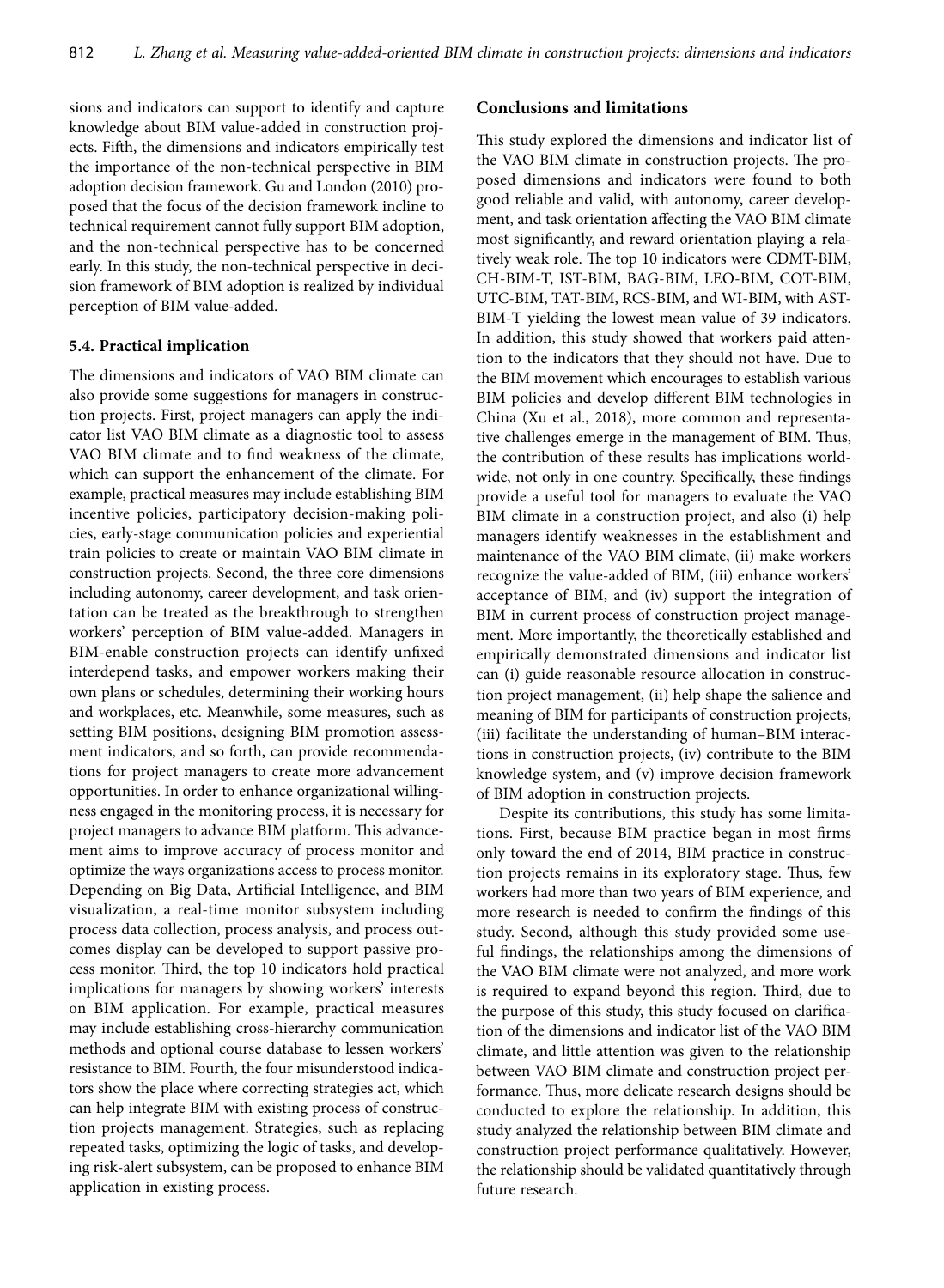## **Acknowledgements**

The authors gratefully acknowledge all survey participants and reviewers of the paper, and financial support from the National Natural Science Foundation, China (NSFC-71671042, 71472037); the National Key Research and Development program (2016YFC0702001-06); the Social Science Foundation of China (14AJY013); the Research Foundation of Humanities and Social Sciences of Ministry of China (20YJCZH183); and the Fundamental Research Funds for the Central Universities, China, for financially supporting this research.

### **Funding**

This work was supported by the <National Natural Science Foundation, China> under Grant [number 71671042]; <National Natural Science Foundation, China> under Grant [number 71472037]; <National Key Research and Development program> under Grant [number 2016YFC0702001-06]; <Social Science Foundation of China> under Grant [number 14AJY013]; and <Research Foundation of Humanities and Social Sciences of Ministry of China> under Grant [number 20YJCZH183].

## **Author contributions**

Lei Zhang, Jingfeng Yuan, and Mirosław J. Skibniewski conceived the study and were responsible for the design and development of the data analysis. Lei Zhang, Jingfeng Yuan, Yan Ning, and Junwei Ma were responsible for data collection and analysis. Lei Zhang, Jingfeng Yuan, and Nini Xia were responsible for data interpretation. Lei Zhang wrote the first draft of the article.

# **Disclosure statement**

Neither of the authors has any competing financial, professional, or personal interests from other parties.

## **References**

- Allen, D. G., Shore, L. M., & Griffeth, R. W. (2003). The role of perceived organizational support and supportive human resource practices in the turnover process. *Journal of Management*, *29*(1), 99–118.
	- [https://doi.org/10.1177/014920630302900107](https://doi.org/10.1177/014920630302900107 )
- Almuntaser, T., Sanni-Anibire Muizz, O., & Hassanain Mohammad, A. (2018). Adoption and implementation of BIM – case study of a Saudi Arabian AEC firm. *International Journal of Managing Projects in Business*, *11*(3), 608–624. <https://doi.org/10.1108/IJMPB-05-2017-0046>
- Alreemy, Z., Chang, V., Walters, R., & Wills, G. (2016). Critical success factors (CSFs) for information technology governance (ITG). *International Journal of Information Management*, *36*(6), 907–916.

<https://doi.org/10.1016/j.ijinfomgt.2016.05.017>

Alruqi, W. M., Hallowell, M. R., & Techera, U. (2018). Safety climate dimensions and their relationship to construction safety performance: A meta-analytic review. *Safety Science*, *109*, 165–173. <https://doi.org/10.1016/j.ssci.2018.05.019>

- Araten-Bergman, T. (2016). Managers' hiring intentions and the actual hiring of qualified workers with disabilities. *The International Journal of Human Resource Management*, *27*(14), 1510–1530. <https://doi.org/10.1080/09585192.2015.1128466>
- Arnaud, A. (2010). Conceptualizing and measuring ethical work climate: Development and validation of the ethical climate index. *Business* & *Society*, *49*(2), 345–358. <https://doi.org/10.1177/0007650310362865>
- Barrick, M. R., Bradley, B. H., Kristof-Brown, A. L., & Colbert, A. E. (2007). The moderating role of top management team interdependence: Implications for real teams and working groups. *Academy of Management Journal*, *50*(3), 544–557. <https://doi.org/10.5465/amj.2007.25525781>
- Beus, J. M., Jarrett, S. M., Bergman, M. E., & Payne, S. C. (2012). Perceptual equivalence of psychological climates within groups: When agreement indices do not agree. *Journal of Occupational and Organizational Psychology*, *85*(3), 454–471. <https://doi.org/10.1111/j.2044-8325.2011.02049.x>
- Beus, J. M., Payne, S. C., Arthur Jr, W., & Muñoz, G. J. (2019). The development and validation of a cross-industry safety climate measure: resolving conceptual and operational issues. *Journal of Management*, *45*(5), 1987–2013. <https://doi.org/10.1177/0149206317745596>
- Bies, R. J., & Tyler, T. R. (1993). The "litigation mentality" in organizations: A test of alternative psychological explanations. *Organization Science*, *4*(3), 352–366. <https://doi.org/10.1287/orsc.4.3.352>
- Bostrom, R. P., & Heinen, J. S. (1977a). MIS problems and failures: A socio-technical perspective. Part I: The causes. *MIS Quarterly*, *1*(3), 17–32. <https://doi.org/10.2307/248710>
- Bostrom, R. P., & Heinen, J. S. (1977b). MIS problems and failures: a socio-technical perspective, part II: the application of socio-technical theory. *MIS Quarterly*, *1*(4), 11–28. <https://doi.org/10.2307/249019>
- Browne, M. W., & Cudeck, R. (1992). Alternative ways of assessing model fit. *Sociological Methods* & *Research*, *21*(2), 230–258. <https://doi.org/10.1177/0049124192021002005>
- Caniëls, M. C., Chiocchio, F., & van Loon, N. P. (2019). Collaboration in project teams: The role of mastery and performance climates. *International Journal of Project Management*, *37*(1), 1–13. <https://doi.org/10.1016/j.ijproman.2018.09.006>
- Cao, D., Li, H., Wang, G., & Zhang, W. (2016). Linking the motivations and practices of design organizations to implement building information modeling in construction projects: Empirical study in China. *Journal of Management in Engineering*, *32*(6), 04016013.

[https://doi.org/10.1061/\(ASCE\)ME.1943-5479.0000453](https://doi.org/10.1061/(ASCE)ME.1943-5479.0000453)

- Chan, A. P. C., Ma, X., Yi, W., Zhou, X., & Xiong, F. (2018). Critical review of studies on building information modeling (BIM) in project management. *Frontiers of Engineering Management*, *5*(3), 394–406. <https://doi.org/10.15302/J-FEM-2018203>
- Cheng, J. C., Lu, Q., & Deng, Y. (2016). Analytical review and evaluation of civil information modeling. *Automation in Construction*, *67*, 31–47.

[https://doi.org/10.1016/j.autcon.2016.02.006](https://doi.org/10.1016/j.autcon.2016.02.006 )

Closs, D. J., Jacobs, M. A., Swink, M., & Webb, G. S. (2008). Toward a theory of competencies for the management of product complexity: six case studies. *Journal of Operations Management*, *26*(5), 590–610. <https://doi.org/10.1016/j.jom.2007.10.003>

Coda, R., da Silva, D., & Custodio, I. (2015). Multidimensional configurations of the organizational climate construct. *The International Journal of Human Resource Management*, *26*(14), 1827–1847. <https://doi.org/10.1080/09585192.2014.962561>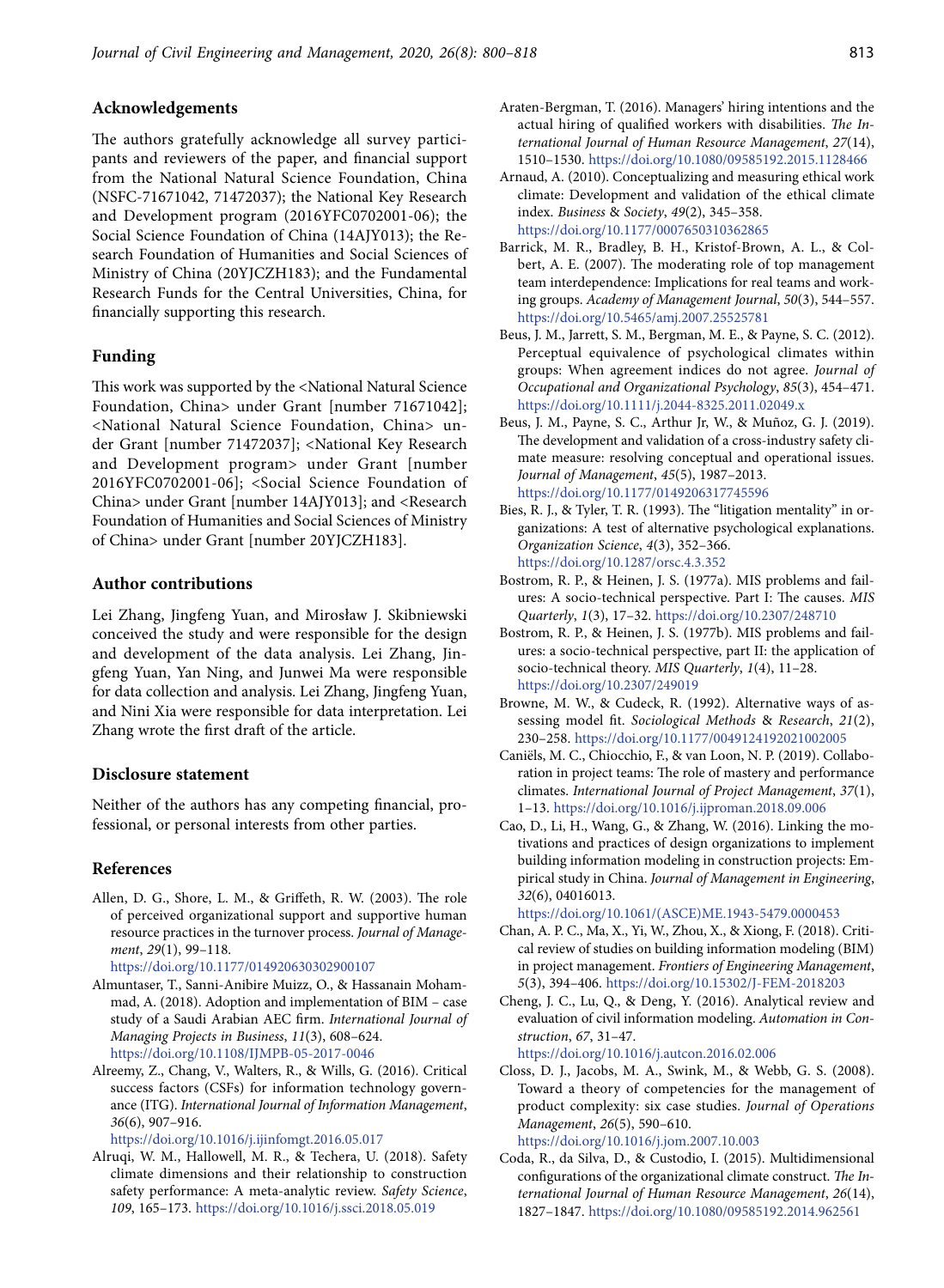- Colley, S. K., & Neal, A. (2012). Automated text analysis to examine qualitative differences in safety schema among upper managers, supervisors and workers. *Safety Science*, *50*(9), 1775–1785. <https://doi.org/10.1016/j.ssci.2012.04.006>
- Crane, T. G., Felder, J. P., Thompson, P. J., Thompson, M. G., & Sanders, S. R. (1999). Partnering measures. *Journal of Management in Engineering*, *15*(2), 37–42. [https://doi.org/10.1061/](https://doi.org/10.1061/(ASCE)0742-597X(1999)15:2(37)) [\(ASCE\)0742-597X\(1999\)15:2\(37\)](https://doi.org/10.1061/(ASCE)0742-597X(1999)15:2(37))
- Crawshaw, J. R., & Game, A. (2015). The role of line managers in employee career management: An attachment theory perspective. *The International Journal of Human Resource Management*, *26*(9), 1182–1203.

<https://doi.org/10.1080/09585192.2014.934886>

- Dabke, S., Salem, O., Genaidy, A., & Daraiseh, N. (2008). Job satisfaction of women in construction trades. *Journal of Construction Engineering and Management*, *134*(3), 205–216. [https://doi.org/10.1061/\(ASCE\)0733-9364\(2008\)134:3\(205\)](https://doi.org/10.1061/(ASCE)0733-9364(2008)134:3(205))
- Dahl, Ø., & Olsen, E. (2013). Safety compliance on offshore platforms: A multi-sample survey on the role of perceived leadership involvement and work climate. *Safety Science*, *54*, 17–26. <https://doi.org/10.1016/j.ssci.2012.11.003>
- Davidson, J., Fowler, J., Pantazis, C., Sannino, M., Walker, J., Sheikhkhoshkar, M., & Rahimian, F. P. (2020). Integration of VR with BIM to facilitate real-time creation of bill of quantities during the design phase: A proof of concept study. *Frontiers of Engineering Management*, *7*, 396–403. <https://doi.org/10.1007/s42524-019-0039-y>
- Davies, R., & Harty, C. (2013). Implementing 'Site BIM': A case study of ICT innovation on a large hospital project. *Automation in Construction*, *30*, 15–24. <https://doi.org/10.1016/j.autcon.2012.11.024>
- Davies, K., McMeel, D. J., & Wilkinson, S. (2017). Making friends with Frankenstein: hybrid practice in BIM. *Engineering*, *Construction and Architectural Management*, *24*(1), 78–93. <https://doi.org/10.1108/ECAM-04-2015-0061>
- De Beuckelaer, A., Lievens, F., & Swinnen, G. (2007). Measurement equivalence in the conduct of a global organizational survey across countries in six cultural regions. *Journal of Occupational and Organizational Psychology*, *80*(4), 575–600. <https://doi.org/10.1348/096317907X173421>
- Den Hartog, D. N., Boon, C., Verburg, R. M., & Croon, M. A. (2013). HRM, communication, satisfaction, and perceived performance: A cross-level test. *Journal of Management*, *39*(6), 1637–1665. <https://doi.org/10.1177/0149206312440118>
- Denison, D. R. (1996). What is the difference between organizational culture and organizational climate? A native's point of view on a decade of paradigm wars. *The Academy of Management Review*, *21*(3), 619–654.

<https://doi.org/10.5465/amr.1996.9702100310>

- Ding, Z., Zuo, J., Wu, J., & Wang, J. (2015). Key factors for the BIM adoption by architects: A China study. *Engineering*, *Construction and Architectural Management*, *22*(6), 732–748. <https://doi.org/10.1108/ECAM-04-2015-0053>
- Downey, H. K., Don, H., & Slocum Jr, J. W. (1975). Congruence between individual needs, organizational climate, job satisfaction and performance. *Academy of Management Journal*, *18*(1), 149–155. <https://doi.org/10.2307/255634>
- Durcikova, A., Fadel, K. J., Butler, B. S., & Galletta, D. F. (2011). Research note – knowledge exploration and exploitation: the impacts of psychological climate and knowledge management system access. *Information Systems Research*, *22*(4), 855–866. <https://doi.org/10.1287/isre.1100.0286>
- Eriksson, P. E. (2008). Procurement effects on coopetition in client-contractor relationships. *Journal of Construction Engi-*

*neering and Management*, *134*(2), 103–111. [https://doi.org/10.1061/\(ASCE\)0733-9364\(2008\)134:2\(103\)](https://doi.org/10.1061/(ASCE)0733-9364(2008)134:2(103))

- Fairhurst, G. T., Green, S., & Courtright, J. (1995). Inertial forces and the implementation of a socio-technical systems approach: A communication study. *Organization Science*, *6*(2), 168–185. <https://doi.org/10.1287/orsc.6.2.168>
- Fan, S., & Shen, Q. (2011). The effect of using group decision support systems in value management studies: An experimental study in Hong Kong. *International Journal of Project Management*, *29*(1), 13–25. <https://doi.org/10.1016/j.ijproman.2010.01.008>
- Farghaly, K., Abanda, F. H., Vidalakis, C., & Wood, G. (2018). Taxonomy for BIM and asset management semantic interoperability. *Journal of Management in Engineering*, *34*(4), 04018012.

[https://doi.org/10.1061/\(ASCE\)ME.1943-5479.0000610](https://doi.org/10.1061/(ASCE)ME.1943-5479.0000610)

- Farshchian, M. M., Heravi, G., & AbouRizk, S. (2017). Optimizing the owner's scenarios for budget allocation in a portfolio of projects using agent-based simulation. *Journal of Construction Engineering and Management*, *143*(7), 04017022. [https://doi.org/10.1061/\(ASCE\)CO.1943-7862.0001315](https://doi.org/10.1061/(ASCE)CO.1943-7862.0001315)
- Fee, A., Heizmann, H., & Gray, S. J. (2017). Towards a theory of effective cross-cultural capacity development: the experiences of Australian international NGO expatriates in Vietnam. *The International Journal of Human Resource Management*, *28*(14), 2036–2061.

<https://doi.org/10.1080/09585192.2015.1093015>

- Ganbat, T., Chong, H.-Y., & Liao, P.-C. (2020). Mapping BIM uses for risk mitigation in international construction projects. *Advances in Civil Engineering*, Article ID 5143879. <https://doi.org/10.1155/2020/5143879>
- Garbarino, E., & Johnson, M. S. (1999). The different roles of satisfaction, trust, and commitment in customer relationships. *Journal of Marketing*, *63*(2), 70–87. <https://doi.org/10.1177/002224299906300205>
- Gil, N., & Tether, B. S. (2011). Project risk management and design flexibility: Analysing a case and conditions of complementarity. *Research Policy*, *40*(3), 415–428. <https://doi.org/10.1016/j.respol.2010.10.011>
- González-Romá, V., Fortes-Ferreira, L., & Peiró, J. M. (2009). Team climate, climate strength and team performance. A longitudinal study. *Journal of Occupational and Organizational Psychology*, *82*(3), 511–536. <https://doi.org/10.1348/096317908X370025>
- Grabowski, M., Rizzo, C., & Graig, T. (2016). Data challenges in dynamic, large-scale resource allocation in remote regions. *Safety Science*, *87*, 76–86. <https://doi.org/10.1016/j.ssci.2016.03.021>
- Green, A. E., Dishop, C. R., & Aarons, G. A. (2016). Organizational stress as moderator of relationship between mental health provider adaptability and organizational commitment. *Psychiatric Services*, *67*(10), 1103–1108. <https://doi.org/10.1176/appi.ps.201500191>
- Gu, N., & London, K. (2010). Understanding and facilitating BIM adoption in the AEC industry. *Automation in Construction*, *19*(8), 988–999.<https://doi.org/10.1016/j.autcon.2010.09.002>
- Hannevik, M. B., Lone, J. A., Bjørklund, R., Bjørkli, C. A., & Hoff, T. (2014). Organizational climate in large-scale projects in the oil and gas industry: A competing values perspective. *International Journal of Project Management*, *32*(4), 687–697. <https://doi.org/10.1016/j.ijproman.2013.08.006>
- Häußler, M., & Borrmann, A. (2020). Model-based quality assurance in railway infrastructure planning. *Automation in Construction*, *109*, 102971. <https://doi.org/10.1016/j.autcon.2019.102971>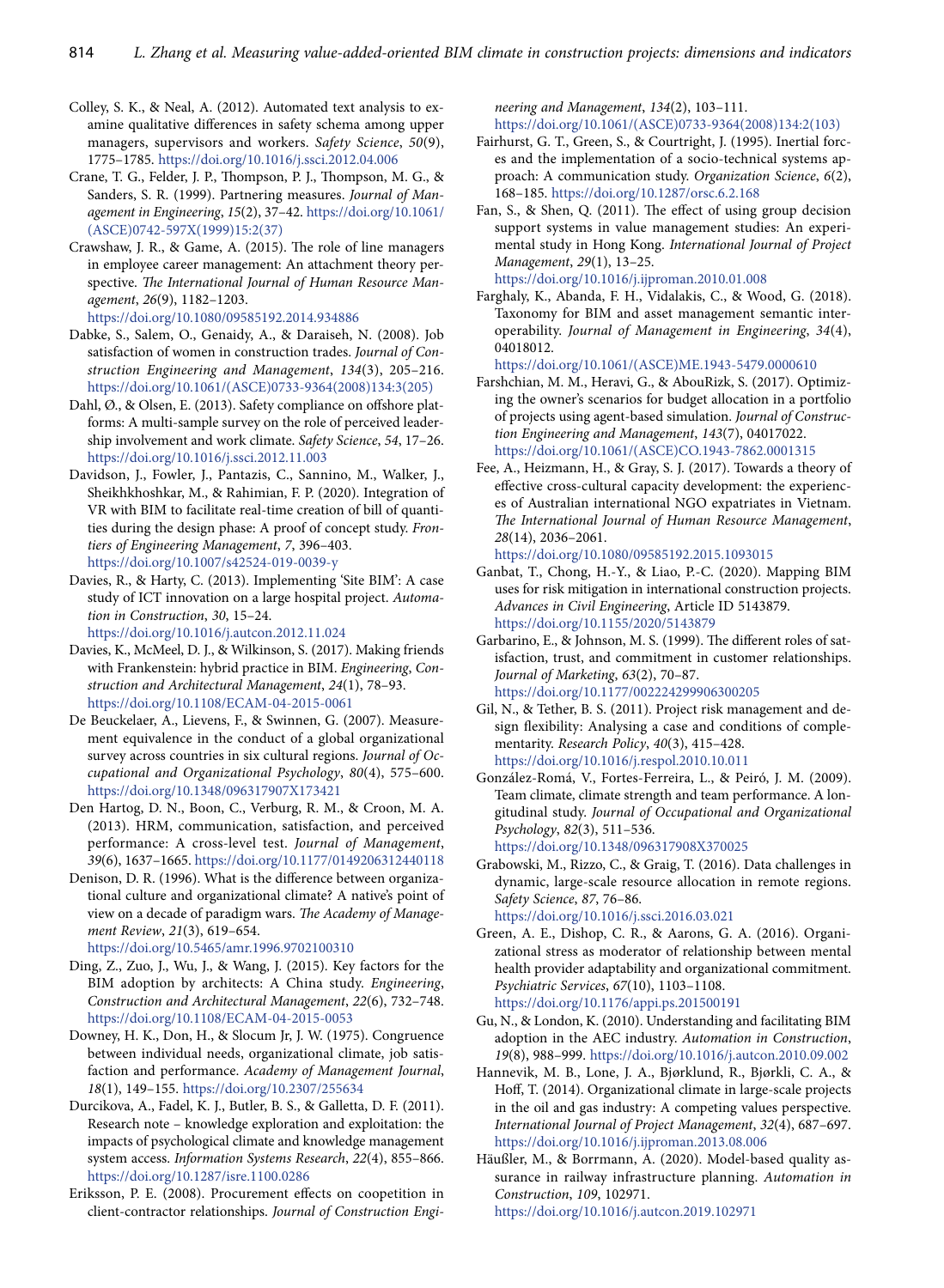- Hemmasi, M., Downes, M., & Varner, I. I. (2010). An empirically-derived multidimensional measure of expatriate success: reconciling the discord. *The International Journal of Human Resource Management*, *21*(7), 982–998. <https://doi.org/10.1080/09585191003783447>
- Hemmelgarn, A. L., James, L. R., Ladd, R. T., & Mitchell, T. R. (1995). Testing for cross-situational-consistency: A confirmatory factor analytic approach. *Journal of Management*, *21*(1), 121–139. <https://doi.org/10.1177/014920639502100108>
- Heravi, G., Kebria, M. F., & Rostami, M. (2019). Integrating the production and the erection processes of pre-fabricated steel frames in building projects using phased lean management. *Engineering*, *Construction and Architectural Management*. <https://doi.org/10.1108/ECAM-03-2019-0133>
- Hinkin, T. R. (1995). A review of scale development practices in the study of organizations. *Journal of Management*, *21*(5), 967–988. <https://doi.org/10.1177/014920639502100509>
- Holmström, J., Singh, V., & Främling, K. (2015). BIM as infrastructure in a Finnish HVAC actor network: enabling adoption, reuse, and recombination over a building life cycle and between projects. *Journal of Management in Engineering*, *31*(1), A4014006.

[https://doi.org/10.1061/\(ASCE\)ME.1943-5479.0000305](https://doi.org/10.1061/(ASCE)ME.1943-5479.0000305)

- Hu, L. T., & Bentler, P. M. (1999). Cutoff criteria for fit indexes in covariance structure analysis: Conventional criteria versus new alternatives. *Structural Equation Modeling*, *6*(1), 1–55. <https://doi.org/10.1080/10705519909540118>
- Hu, Y., Chan, A. P. C., Le, Y., Jiang, W.-P., Xie, L.-L., & Hon, C. H. K. (2012). Improving megasite management performance through incentives: Lessons learned from the Shanghai Expo construction. *Journal of Management in Engineering*, *28*(3), 330–337.

[https://doi.org/10.1061/\(ASCE\)ME.1943-5479.0000102](https://doi.org/10.1061/(ASCE)ME.1943-5479.0000102)

- Hu, M., Liu, Y., Sugumaran, V., Liu, B., & Du, J. (2019). Automated structural defects diagnosis in underground transportation tunnels using semantic technologies. *Automation in Construction*, *107*, 102929. <https://doi.org/10.1016/j.autcon.2019.102929>
- Hülsheger, U. R., Anderson, N., & Salgado, J. F. (2009). Teamlevel predictors of innovation at work: a comprehensive metaanalysis spanning three decades of research. *Journal of Applied Psychology*, *94*(5), 1128. <https://doi.org/10.1037/a0015978>
- Hwang, B.-G., Shan, M., & Looi, K.-Y. (2018). Key constraints and mitigation strategies for prefabricated prefinished volumetric construction. *Journal of Cleaner Production*, *183*, 183– 193.<https://doi.org/10.1016/j.jclepro.2018.02.136>
- Ibem, E. O., & Laryea, S. (2014). Survey of digital technologies in procurement of construction projects. *Automation in Construction*, *46*, 11–21.
- <https://doi.org/10.1016/j.autcon.2014.07.003> Janz, B. D. (1999). Self-directed teams in IS: correlates for improved systems development work outcomes. *Information* &
- *Management*, *35*(3), 171–192. [https://doi.org/10.1016/S0378-7206\(98\)00088-3](https://doi.org/10.1016/S0378-7206(98)00088-3)
- Jelodar, M. B., Yiu, T. W., & Wilkinson, S. (2016). Relationshipquality judgment model for construction project procurement: A conjoint measurement. *Journal of Construction Engineering and Management*, *142*(7), 04016012. [https://doi.org/10.1061/\(ASCE\)CO.1943-7862.0001104](https://doi.org/10.1061/(ASCE)CO.1943-7862.0001104)
- Jin, R., Hancock, C., Tang, L., Chen, C., Wanatowski, D., & Yang, L. (2017a). Empirical study of BIM implementation–based perceptions among Chinese practitioners. *Journal of Management in Engineering*, *33*(5), 04017025. [https://doi.org/10.1061/\(ASCE\)ME.1943-5479.0000538](https://doi.org/10.1061/(ASCE)ME.1943-5479.0000538)

Jin, R., Hancock, C. M., Tang, L., & Wanatowski, D. (2017b). BIM investment, returns, and risks in China's AEC industries. *Journal of Construction Engineering and Management*, *143*(12), 04017089.

[https://doi.org/10.1061/\(ASCE\)CO.1943-7862.0001408](https://doi.org/10.1061/(ASCE)CO.1943-7862.0001408)

- Jin, R., Yang, T., Piroozfar, P., Kang, B. G., Wanatowski, D., Hancock, C. M., & Tang, L. (2018). Project-based pedagogy in interdisciplinary building design adopting BIM. *Engineering*, *Construction and Architectural Management*, *25*(10), 1376– 1397. <https://doi.org/10.1108/ECAM-07-2017-0119>
- Jin, R., Zou, Y., Gidado, K., Ashton, P., & Painting, N. (2019). Scientometric analysis of BIM-based research in construction engineering and management. *Engineering*, *Construction and Architectural Management*, *26*(8), 1750–1776. <https://doi.org/10.1108/ECAM-08-2018-0350>
- Jones, A. P., James, L. R., Bruni, J. R., Hornick, C. W., & Sells, S. B. (1979). Psychological climate: Dimensions and relationships of individual and aggregated work environment perceptions. *Organizational Behavior and Human Performance*, *23*(2), 201–250. [https://doi.org/10.1016/0030-5073\(79\)90056-4](https://doi.org/10.1016/0030-5073(79)90056-4)
- Joyce, W. F., & Slocum Jr., J. W. (1984). Collective climate: Agreement as a basis for defining aggregate climates in organizations. *Academy of Management Journal*, *27*(4), 721–742. <https://doi.org/10.2307/255875>
- Kaewpan, W., Peltzer, K., Kalampakorn, S., & Moolsart, S. (2017). Professional quality of life among postretired academic university employees in Thailand. *Social Behavior and Personality: An International Journal*, *45*(4), 669–676. <https://doi.org/10.2224/sbp.5913>
- Kaya, N., Koc, E., & Topcu, D. (2010). An exploratory analysis of the influence of human resource management activities and organizational climate on job satisfaction in Turkish banks. *The International Journal of Human Resource Management*, *21*(11), 2031–2051.

<https://doi.org/10.1080/09585192.2010.505104>

- Khan, M. A., & Ahmad, N. S. A. (2011). Modeling link between internal service quality in human resources management and employees retention: A case of Pakistani privatized and public sector banks. *African Journal of Business Management*, *5*(3), 949–959.
- Kim, S., Chin, S., Han, J., & Choi, C.-H. (2017). Measurement of construction BIM value based on a case study of a largescale building project. *Journal of Management in Engineering*, *33*(6), 05017005.

[https://doi.org/10.1061/\(ASCE\)ME.1943-5479.0000551](https://doi.org/10.1061/(ASCE)ME.1943-5479.0000551)

- Kivimaki, M., & Elovainio, M. (1999). A short version of the Team Climate Inventory: Development and psychometric properties. *Journal of Occupational and Organizational Psychology*, *72*(2), 241–246. <https://doi.org/10.1348/096317999166644>
- Kivimäki, M., Kuk, G., Elovainio, M., Thomson, L., Kalliomäki‐Levanto, T., & Heikkilä, A. (1997). The Team Climate Inventory (TCI) – four or five factors? Testing the structure of TCI in samples of low and high complexity jobs. *Journal of Occupational and Organizational Psychology*, *70*(4), 375–389. <https://doi.org/10.1111/j.2044-8325.1997.tb00655.x>
- Klein, R. (2007). Customization and real time information access in integrated eBusiness supply chain relationships. *Journal of Operations Management*, *25*(6), 1366–1381. <https://doi.org/10.1016/j.jom.2007.03.001>
- Koys, D. J., & DeCotiis, T. A. (1991). Inductive measures of psychological climate. *Human Relations*, *44*(3), 265–285. <https://doi.org/10.1177/001872679104400304>
- Kuenzi, M., & Schminke, M. (2009). Assembling fragments into a lens: A review, critique, and proposed research agenda for the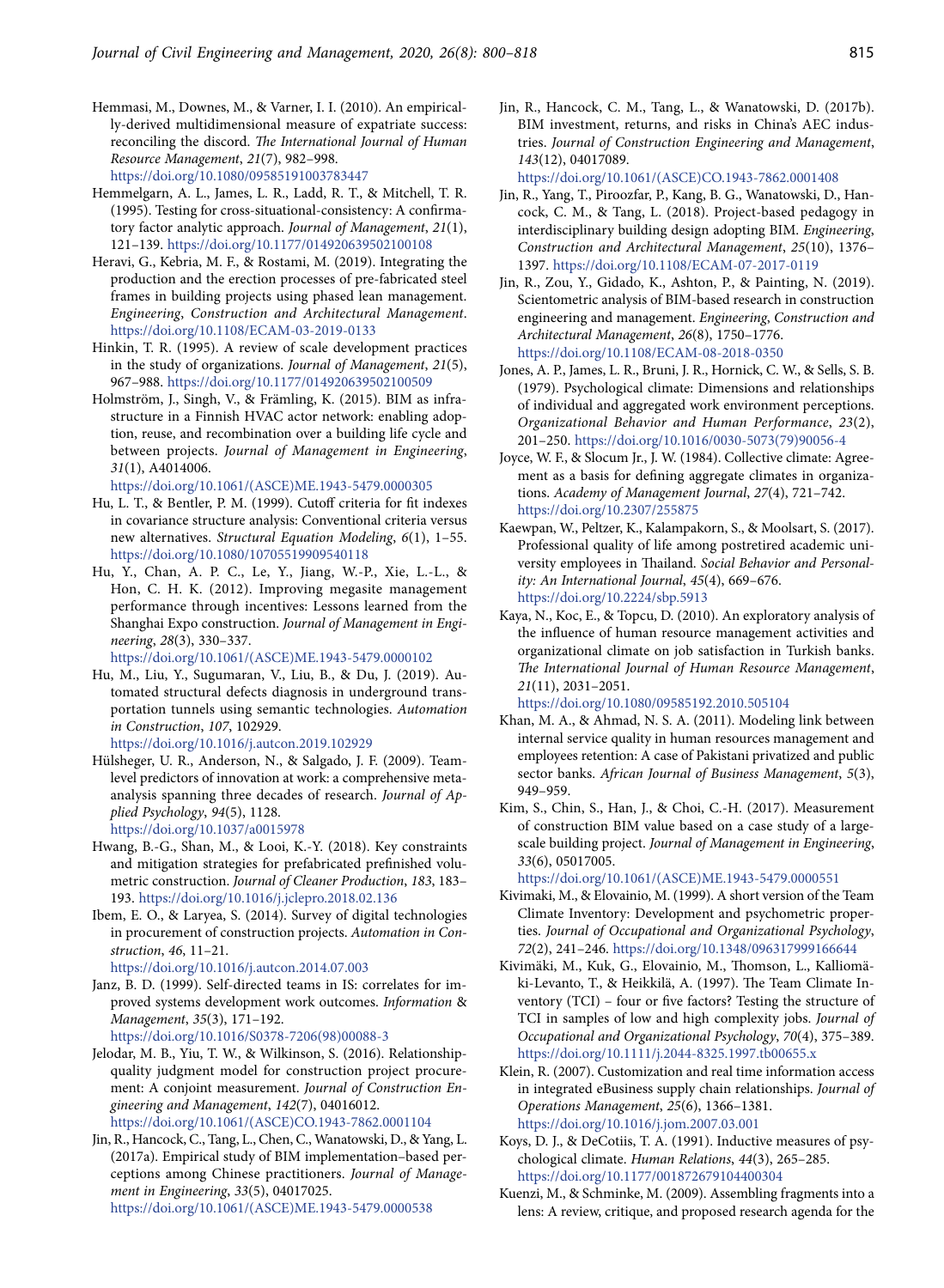organizational work climate literature. *Journal of Management*, *35*(3), 634–717. <https://doi.org/10.1177/0149206308330559>

- Kwon, B., Farndale, E., & Park, J. G. (2016). Employee voice and work engagement: Macro, meso, and micro-level drivers of convergence? *Human Resource Management Review*, *26*(4), 327–337. <https://doi.org/10.1016/j.hrmr.2016.04.005>
- Lee, C.-Y., Chong, H.-Y., Li, Q., & Wang, X. (2020). Joint contract – function effects on BIM-enabled EPC project performance. *Journal of Construction Engineering and Management*, *146*(3), 04020008.

[https://doi.org/10.1061/\(ASCE\)CO.1943-7862.0001766](https://doi.org/10.1061/(ASCE)CO.1943-7862.0001766)

- Lee, J.-C., & Chen, C.-Y. (2019). Exploring the determinants of software process improvement success: A dynamic capability view. *Information Development*, *35*(1), 6–20. <https://doi.org/10.1177/0266666917724194>
- Li, A., & Cropanzano, R. (2009). Fairness at the group level: Justice climate and intraunit justice climate. *Journal of Management*, *35*(3), 564–599. <https://doi.org/10.1177/0149206308330557>
- Li, A., Cropanzano, R., & Bagger, J. (2013a). Justice climate and peer justice climate. *Small Group Research*, *44*(5), 563–592. <https://doi.org/10.1177/1046496413498119>
- Li, T. H. Y., Ng, S. T., & Skitmore, M. (2013b). Evaluating stakeholder satisfaction during public participation in major infrastructure and construction projects: A fuzzy approach. *Automation in Construction*, *29*, 123–135. <https://doi.org/10.1016/j.autcon.2012.09.007>
- Lievens, F., Chasteen, C. S., Day, E. A., & Christiansen, N. D. (2006). Large-scale investigation of the role of trait activation theory for understanding assessment center convergent and discriminant validity. *Journal of Applied Psychology*, *91*(2), 247–258. <https://doi.org/10.1037/0021-9010.91.2.247>
- Lim, D. H., & Morris, M. L. (2006). Influence of trainee characteristics, instructional satisfaction, and organizational climate on perceived learning and training transfer. *Human Resource Development Quarterly*, *17*(1), 85–115. <https://doi.org/10.1002/hrdq.1162>
- Ling, F. Y. Y., & Loo, C. M. C. (2015). Characteristics of jobs and jobholders that affect job satisfaction and work performance of project managers. *Journal of Management in Engineering*, *31*(3), 04014039.

[https://doi.org/10.1061/\(ASCE\)ME.1943-5479.0000247](https://doi.org/10.1061/(ASCE)ME.1943-5479.0000247)

- Liu, A. M., & Chan, I. Y. (2017). Understanding the interplay of organizational climate and leadership in construction innovation. *Journal of Management in Engineering*, *33*(5), 04017021. [https://doi.org/10.1061/\(ASCE\)ME.1943-5479.0000521](https://doi.org/10.1061/(ASCE)ME.1943-5479.0000521)
- Liu, Y., Van Nederveen, S., & Hertogh, M. (2017). Understanding effects of BIM on collaborative design and construction: An empirical study in China. *International Journal of Project Management*, *35*(4), 686–698.
	- <https://doi.org/10.1016/j.ijproman.2016.06.007>
- Liu, N., Ruan, L., Jin, R., Chen, Y., Deng, X., & Yang, T. (2019). Investigation of individual perceptions towards BIM implementation-a Chongqing case study. *Engineering*, *Construction and Architectural Management*, *26*(7), 1455–1475. <https://doi.org/10.1108/ECAM-08-2018-0342>
- Llopis, O., & Foss, N. J. (2016). Understanding the climate knowledge sharing relation: The moderating roles of intrinsic motivation and job autonomy. *European Management Journal*, *34*(2), 135–144. <https://doi.org/10.1016/j.emj.2015.11.009>
- Lu, C., Liu, J., Liu, Y., & Liu, Y. (2019). Intelligent construction technology of railway engineering in China. *Frontiers of Engineering Management*, *6*(4), 503–516. <https://doi.org/10.1007/s42524-019-0073-9>
- MacKenzie, S. B., Podsakoff, P. M., & Podsakoff, N. P. (2011). Construct measurement and validation procedures in MIS and behavioral research: Integrating new and existing techniques. *MIS Quarterly*, *35*(2), 293–334. <https://doi.org/10.2307/23044045>
- Mahalingam, A., Yadav, A. K., & Varaprasad, J. (2015). Investigating the role of lean practices in enabling BIM adoption: Evidence from two Indian cases. *Journal of Construction Engineering and Management*, *141*(7), 05015006. [https://doi.org/10.1061/\(ASCE\)CO.1943-7862.0000982](https://doi.org/10.1061/(ASCE)CO.1943-7862.0000982)
- Malik, S. D., & Wilson, D. O. (1995). Factors influencing engineers' perceptions of organizational support for innovation. *Journal of Engineering and Technology Management*, *12*(3), 201–218. [https://doi.org/10.1016/0923-4748\(95\)00010-5](https://doi.org/10.1016/0923-4748(95)00010-5)
- March, J. G. (1991). Exploration and exploitation in organizational learning. *Organization Science*, *2*(1), 71–87. <https://doi.org/10.1287/orsc.2.1.71>
- Matthews, J., Love, P. E. D., Heinemann, S., Chandler, R., Rumsey, C., & Olatunj, O. (2015). Real time progress management: Re-engineering processes for cloud-based BIM in construction. *Automation in Construction*, *58*, 38–47. <https://doi.org/10.1016/j.autcon.2015.07.004>
- Mehrbod, S., Staub-French, S., Mahyar, N., & Tory, M. (2019). Characterizing interactions with BIM tools and artifacts in building design coordination meetings. *Automation in Construction*, *98*, 195–213. <https://doi.org/10.1016/j.autcon.2018.10.025>
- Melville, N., Kraemer, K., & Gurbaxani, V. (2004). Information technology and organizational performance: An integrative model of IT business value. *MIS Quarterly*, *28*(2), 283–322. <https://doi.org/10.2307/25148636>
- Methot, J. R., Rosado-Solomon, E. H., & Allen, D. G. (2018). The network architecture of human captial: A relational identity perspective. *Academy of Management Review*, *43*(4), 723–748. <https://doi.org/10.5465/amr.2016.0338>
- Mohamed, S. (2002). Safety climate in construction site environments. *Journal of Construction Engineering and Management*, *128*(5), 375–384.

[https://doi.org/10.1061/\(ASCE\)0733-9364\(2002\)128:5\(375\)](https://doi.org/10.1061/(ASCE)0733-9364(2002)128:5(375))

- Mosher, G. A., Keren, N., Freeman, S. A., & Hurburgh, C. (2012). Management of safety and quality and the relationship with employee decisions in country grain elevators. *Journal of Agricultural Safety and Health*, *18*(3), 195–215. <https://doi.org/10.13031/2013.41957>
- Neely, A., Ng, I. C., Roy, R., Hong, P., Yang, M. G. M., & Dobrzykowski, D. D. (2014). Strategic customer service orientation, lean manufacturing practices and performance outcomes. *Journal of Service Management*, *25*(5), 699–723. <https://doi.org/10.1108/JOSM-12-2013-0355>
- Olanipekun, A. O., Xia, B., Hon, C., & Darko, A. (2018). Effect of motivation and owner commitment on the delivery performance of green building projects. *Journal of Management in Engineering*, *34*(1), 04017039.

[https://doi.org/10.1061/\(ASCE\)ME.1943-5479.0000559](https://doi.org/10.1061/(ASCE)ME.1943-5479.0000559)

Olawumi, T. O., & Chan, D. W. M. (2018). Building information modelling and project information management framework for construction projects. *Journal of Civil Engineering and Management*, *25*(1), 53–75. <https://doi.org/10.3846/jcem.2019.7841>

Papadonikolaki, E. (2018). Loosely coupled systems of innovation: Aligning BIM adoption with implementation in Dutch construction. *Journal of Management in Engineering*, *34*(6), 05018009.

[https://doi.org/10.1061/\(ASCE\)ME.1943-5479.0000644](https://doi.org/10.1061/(ASCE)ME.1943-5479.0000644)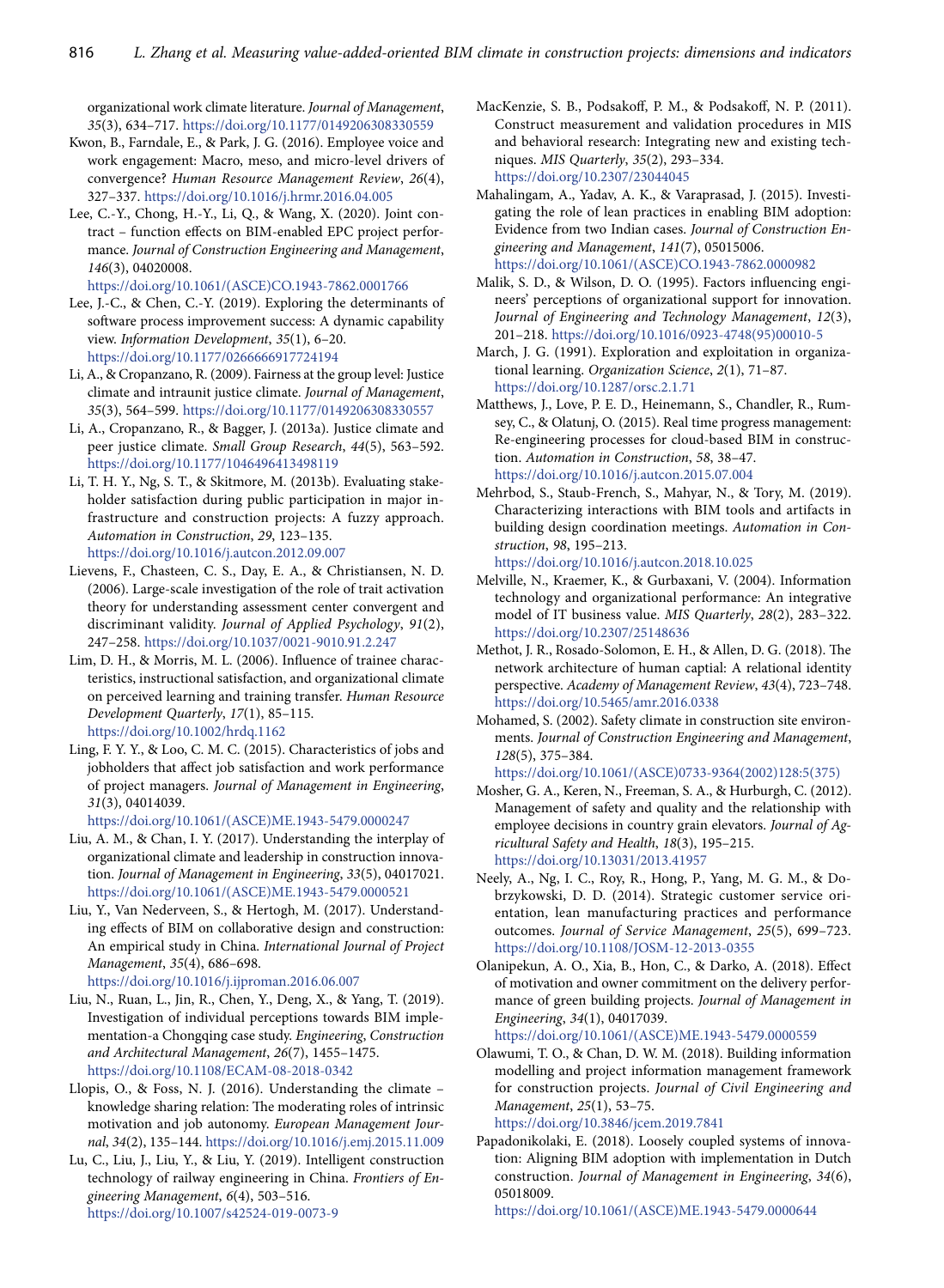- Parasuraman, S., Greenhaus, J. H., & Granrose, C. S. (1992). Role stressors, social support, and well‐being among two‐career couples. *Journal of Organizational Behavior*, *13*(4), 339–356. <https://doi.org/10.1002/job.4030130403>
- Park, J.-H., Suh, H.-J., & Yang, H.-D. (2007). Perceived absorptive capacity of individual users in performance of Enterprise Resource Planning (ERP) usage: The case for Korean firms. *Information* & *Management*, *44*(3), 300–312. <https://doi.org/10.1016/j.im.2007.02.001>
- Park, H. S., Baker, C., & Lee, D. W. (2008). Need for cognition, task complexity, and job satisfaction. *Journal of Management in Engineering*, *24*(2), 111–117. [https://doi.org/10.1061/\(ASCE\)0742-597X\(2008\)24:2\(111\)](https://doi.org/10.1061/(ASCE)0742-597X(2008)24:2(111))
- Parker, C. P., Dipboye, R. L., & Jackson, S. L. (1995). Perceptions of organizational politics: An investigation of antecedents and consequences. *Journal of Management*, *21*(5), 891–912. <https://doi.org/10.1177/014920639502100505>
- Pasmore, W. A., & Khalsa, G. S. (1993). The contributions of Eric Trist to the social engagement of social science. *Academy of Management Review*, *18*(3), 546–569. <https://doi.org/10.5465/amr.1993.9309035150>
- Patterson, M. G., West, M. A., Shackleton, V. J., Dawson, J. F., Lawthom, R., Maitlis, S., Robinson, D. L., & Wallace, A. M. (2005). Validating the organizational climate measure: links to managerial practices, productivity and innovation. *Journal of Organizational Behavior*, *26*(4), 379–408. <https://doi.org/10.1002/job.312>
- Payne, R. L., & Mansfield, R. (1973). Relationships of perceptions of organizational climate to organizational structure, context, and hierarchical position. *Administrative Science Quarterly*, *18*(4), 515–526. <https://doi.org/10.2307/2392203>
- Pearce, C. L., & Sims Jr., H. P. (2002). Vertical versus shared leadership as predictors of the effectiveness of change management teams: An examination of aversive, directive, transactional, transformational, and empowering leader behaviors. *Group Dynamics: Theory*, *Research*, *and Practice*, *6*(2), 172– 197.<https://doi.org/10.1037/1089-2699.6.2.172>
- Poirier, E. A., Forgues, D., & Staub-French, S. (2017). Understanding the impact of BIM on collaboration: a Canadian case study. *Building Research and Information*, *45*(6), 681–695. <https://doi.org/10.1080/09613218.2017.1324724>
- Quinn, R. E., & Rohrbaugh, J. (1981). A competing values approach to organizational effectiveness. *Public Productivity Review*, *5*(2), 122–140. <https://doi.org/10.2307/3380029>
- Quinn, R. E., & Rohrbaugh, J. (1983). A spatial model of effectiveness criteria: Towards a competing values approach to organizational analysis. *Management Science*, *29*(3), 363–377. <https://doi.org/10.1287/mnsc.29.3.363>
- Rafferty, A. E., Jimmieson, N. L., & Armenakis, A. A. (2013). Change readiness: A multilevel review. *Journal of Management*, *39*(1), 110–135. <https://doi.org/10.1177/0149206312457417>
- Reich, B. H., & Benbasat, I. (1996). Measuring the linkage between business and information technology objectives. *MIS Quarterly*, *20*(1), 55–81. <https://doi.org/10.2307/249542>
- Remneland-Wikhamn, B., & Wikhamn, W. (2011). Open innovation climate measure: The introduction of a validated scale. *Creativity and Innovation Management*, *20*(4), 284–295. <https://doi.org/10.1111/j.1467-8691.2011.00611.x>
- Ren, G., Li, H., Ding, R., Zhang, J., Boje, C., & Zhang, W. (2019). Developing an information exchange scheme concerning value for money assessment in Public-Private Partnerships. *Journal of Building Engineering*, *25*, 100828. <https://doi.org/10.1016/j.jobe.2019.100828>
- Romm, N. R. (2013). Employing questionnaires in terms of a constructivist epistemological stance: reconsidering researchers' involvement in the unfolding of social life. *International Journal of Qualitative Methods*, *12*(1), 652–669. <https://doi.org/10.1177/160940691301200136>
- Rosenthal, M. M., & Holmes, E. R. (2018). The professional culture of community pharmacy and the provision of MTM services. *Pharmacy*, *6*(2), 25. <https://doi.org/10.3390/pharmacy6020025>
- Sackey, E., Tuuli, M., & Dainty, A. (2015). Sociotechnical systems approach to BIM implementation in a multidisciplinary construction context. *Journal of Management in Engineering*, *31*(1), A4014005.
	- [https://doi.org/10.1061/\(ASCE\)ME.1943-5479.0000303](https://doi.org/10.1061/(ASCE)ME.1943-5479.0000303)
- Sanguinetti, P., Abdelmohsen, S., Lee, J., Lee, J., Sheward, H., & Eastman, C. (2012). General system architecture for BIM: An integrated approach for design and analysis. *Advanced Engineering Informatics*, *26*(2), 317–333. <https://doi.org/10.1016/j.aei.2011.12.001>
- Santos, R., Costa, A. A., & Grilo, A. (2017). Bibliometric analysis and review of Building Information Modelling literature published between 2005 and 2015. *Automation in Construction*, *80*, 118–136. <https://doi.org/10.1016/j.autcon.2017.03.005>
- Saunders, L. (1999). A brief history of educational 'value added': how did we get to where we are? *School Effectiveness and School Improvement*, *10*(2), 233–256. <https://doi.org/10.1076/sesi.10.2.233.3507>
- Schulte, M., Ostroff, C., Shmulyian, S., & Kinicki, A. (2009). Organizational climate configurations: Relationships to collective attitudes, customer satisfaction, and financial performance. *Journal of Applied Psychology*, *94*(3), 618–634. <https://doi.org/10.1037/a0014365>
- Selçuk Çıdık, M., Boyd, D., & Thurairajah, N. (2017). Innovative capability of building information modeling in construction design. *Journal of Construction Engineering and Management*, *143*(8), 04017047.
	- [https://doi.org/10.1061/\(ASCE\)CO.1943-7862.0001337](https://doi.org/10.1061/(ASCE)CO.1943-7862.0001337)
- Serrador, P., & Turner, R. (2015). The relationship between project success and project efficiency. *Project Management Journal*, *46*(1), 30–39. <https://doi.org/10.1002/pmj.21468>
- Shen, L., Wu, Y., & Zhang, X. (2011). Key assessment indicators for the sustainability of infrastructure projects. *Journal of Construction Engineering and Management*, *137*(6), 441–451. [https://doi.org/10.1061/\(ASCE\)CO.1943-7862.0000315](https://doi.org/10.1061/(ASCE)CO.1943-7862.0000315)
- Shen, Y., Tuuli, M. M., Xia, B., Koh, T. Y., & Rowlinson, S. (2015). Toward a model for forming psychological safety climate in construction project management. *International Journal of Project Management*, *33*(1), 223–235. <https://doi.org/10.1016/j.ijproman.2014.04.009>
- Sinha, S. K., & McKim, R. A. (2000). Artificial neural network for measuring organizational effectiveness. *Journal of Computing in Civil Engineering*, *14*(1), 9–14. [https://doi.org/10.1061/\(ASCE\)0887-3801\(2000\)14:1\(9\)](https://doi.org/10.1061/(ASCE)0887-3801(2000)14:1(9))
- Solla, M., Ismail, L. H., Shaarani, A. s. M., & Milad, A. (2019). Measuring the feasibility of using of BIM application to facilitate GBI assessment process. *Journal of Building Engineering*, *25*, 100821. <https://doi.org/10.1016/j.jobe.2019.100821>
- Song, J., Migliaccio, G. C., Wang, G., & Lu, H. (2017). Exploring the influence of system quality, information quality, and external service on BIM user satisfaction. *Journal of Management in Engineering*, *33*(6), 04017036. [https://doi.org/10.1061/\(ASCE\)ME.1943-5479.0000549](https://doi.org/10.1061/(ASCE)ME.1943-5479.0000549)